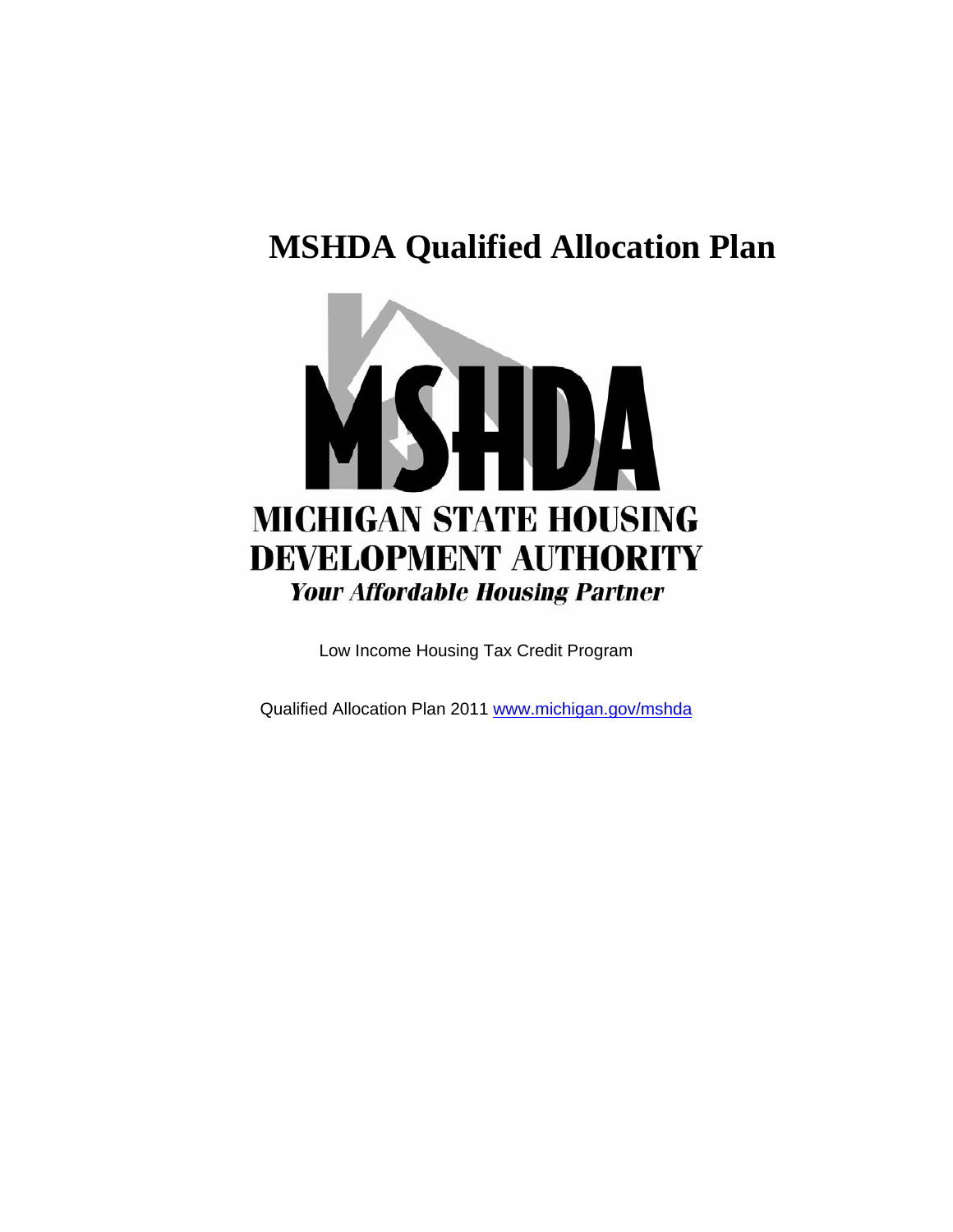# 2011 QUALIFIED ALLOCATION PLAN

TABLE OF CONTENTS

| II. Tax-Exempt Financed Developments Not Subject to Housing Credit Ceiling and Other |  |
|--------------------------------------------------------------------------------------|--|
|                                                                                      |  |
|                                                                                      |  |
|                                                                                      |  |
|                                                                                      |  |
|                                                                                      |  |
|                                                                                      |  |
|                                                                                      |  |
|                                                                                      |  |
|                                                                                      |  |
|                                                                                      |  |
|                                                                                      |  |
|                                                                                      |  |
|                                                                                      |  |
|                                                                                      |  |
|                                                                                      |  |
|                                                                                      |  |
|                                                                                      |  |
|                                                                                      |  |
|                                                                                      |  |
|                                                                                      |  |
|                                                                                      |  |
|                                                                                      |  |
|                                                                                      |  |
|                                                                                      |  |
|                                                                                      |  |
|                                                                                      |  |
|                                                                                      |  |
|                                                                                      |  |
|                                                                                      |  |
|                                                                                      |  |
|                                                                                      |  |
|                                                                                      |  |
|                                                                                      |  |
|                                                                                      |  |
|                                                                                      |  |
|                                                                                      |  |
|                                                                                      |  |
|                                                                                      |  |
|                                                                                      |  |
|                                                                                      |  |
|                                                                                      |  |
|                                                                                      |  |
|                                                                                      |  |
|                                                                                      |  |
|                                                                                      |  |
|                                                                                      |  |
|                                                                                      |  |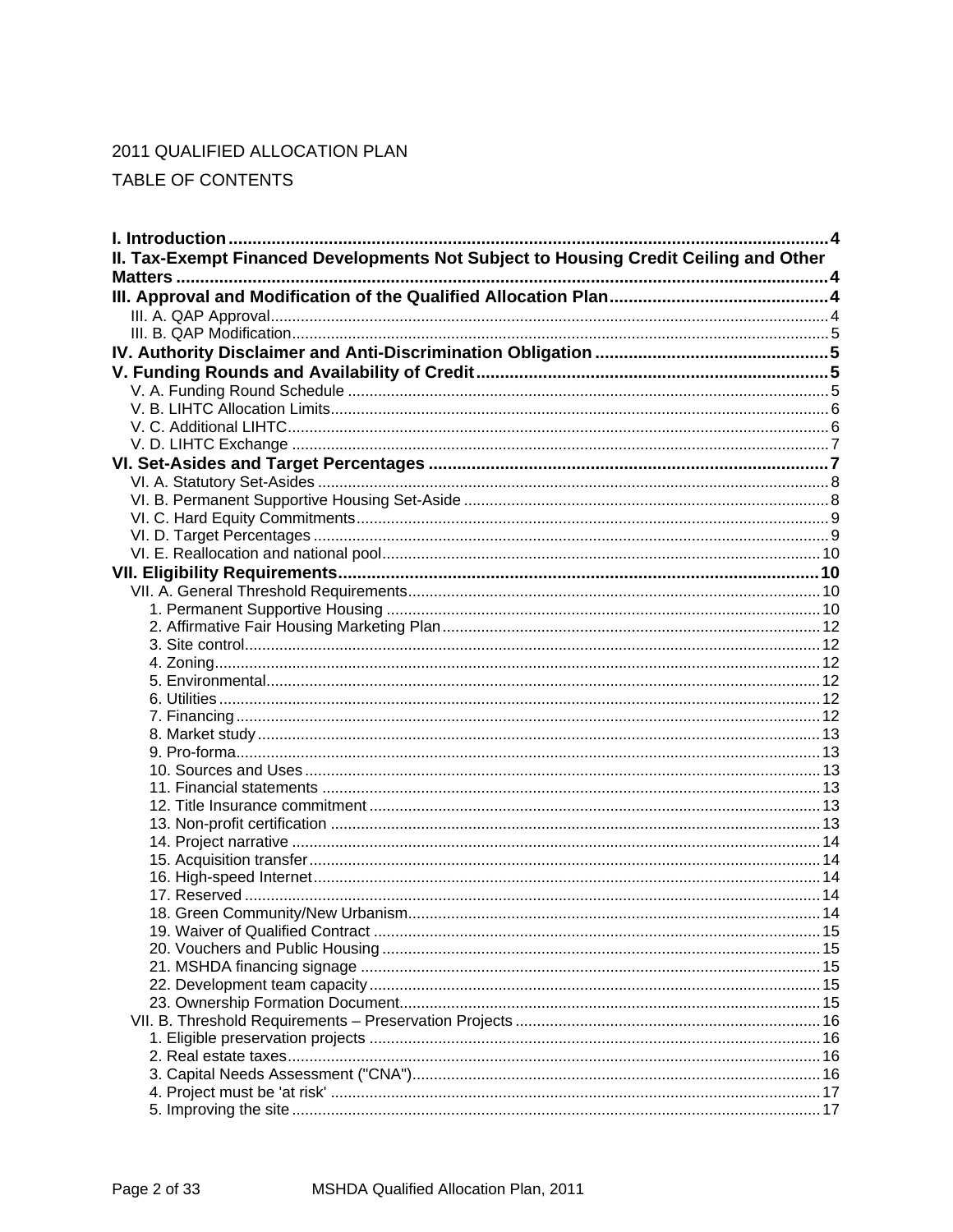| X. B. 75-Day Return-of Credit Refund Opportunity for non-Hard Equity Projects23 |  |
|---------------------------------------------------------------------------------|--|
|                                                                                 |  |
|                                                                                 |  |
|                                                                                 |  |
|                                                                                 |  |
|                                                                                 |  |
|                                                                                 |  |
|                                                                                 |  |
|                                                                                 |  |
|                                                                                 |  |
|                                                                                 |  |
|                                                                                 |  |
|                                                                                 |  |
|                                                                                 |  |
|                                                                                 |  |
|                                                                                 |  |
|                                                                                 |  |
|                                                                                 |  |
|                                                                                 |  |
|                                                                                 |  |
|                                                                                 |  |
|                                                                                 |  |
| XVIII. Fees                                                                     |  |
|                                                                                 |  |
|                                                                                 |  |
|                                                                                 |  |
|                                                                                 |  |
|                                                                                 |  |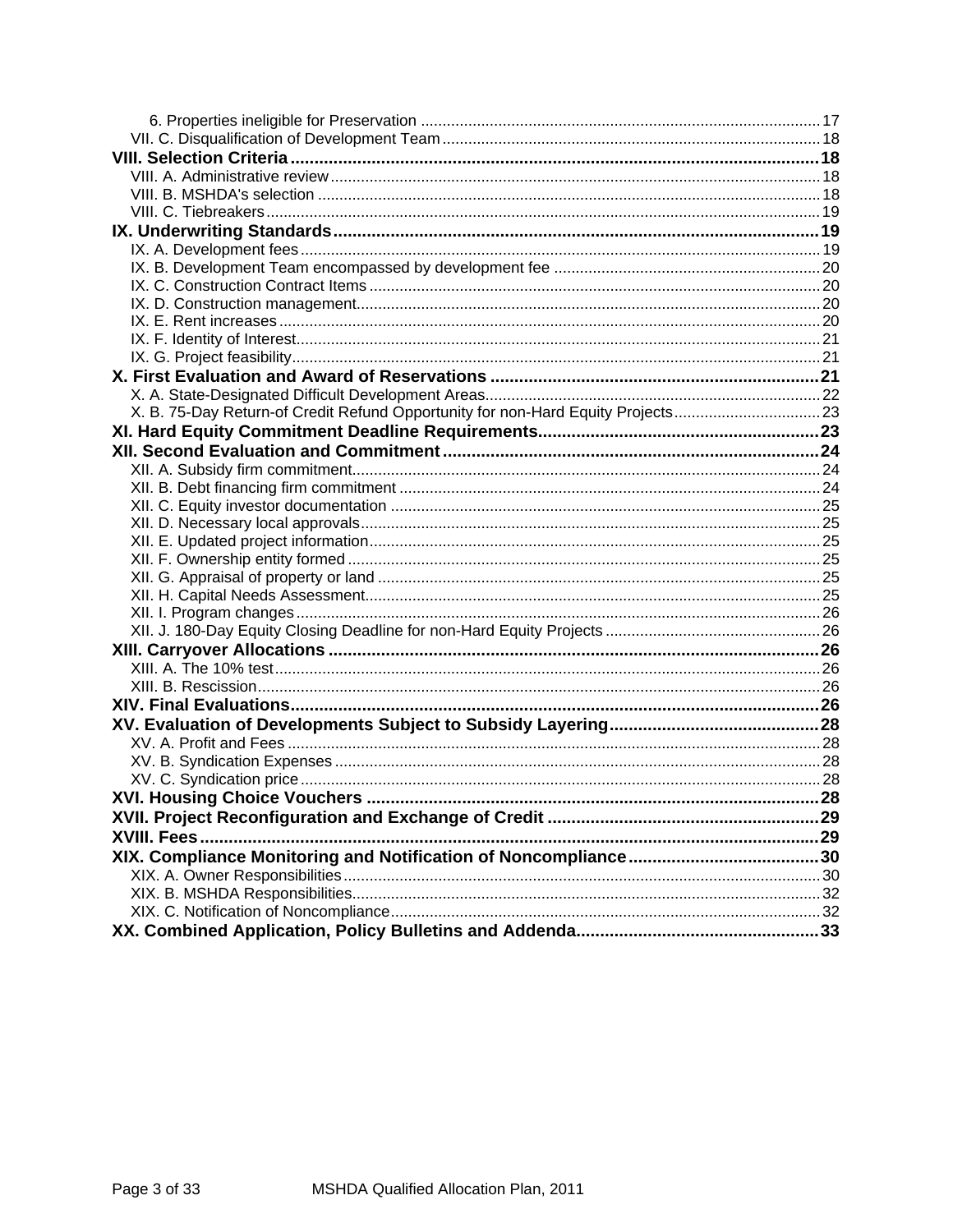## <span id="page-3-0"></span>**2011 QUALIFIED ALLOCATION PLAN STATE of MICHIGAN LOW INCOME HOUSING TAX CREDIT PROGRAM**

## **I. Introduction**

The Low Income Housing Tax Credit (LIHTC) program offers a financial incentive to construct, rehabilitate, and operate rental housing for low-income tenants. Under federal law, LIHTC is required to be allocated according to a Qualified Allocation Plan (QAP). The QAP is required to set forth selection criteria to be used to determine housing priorities appropriate to local conditions in Michigan and must give preference in allocating LIHTC dollar amounts that:

- Assures, to the extent economically feasible, that selected properties:
	- o Serve the lowest income tenants;
	- o Serve qualified tenants for the longest periods;
	- o Are located in Qualified Census Tracts (QCT) and contribute to a concerted Community Revitalization Plan; and
- Provides a procedure that the Michigan State Housing Development Authority (MSHDA) will follow in monitoring for noncompliance with IRS requirements including notifying the IRS of such noncompliance.

# **II. Tax-Exempt Financed Developments Not Subject to Housing Credit Ceiling and Other Matters**

In accordance with Section 42 of the IRS Code, tax-exempt bond financed projects are required to satisfy certain basic requirements for allocation of LIHTC and are subject to the QAP. These projects are not, however, subject to the LIHTC allocation limits, other QAP requirements from which they are expressly excepted, or as determined by MSHDA (see Tab W – Policy Bulletin #6).

# **III. Approval and Modification of the Qualified Allocation Plan**

## **III. A. QAP Approval**

Pursuant to federal and state law, the QAP (including the Scoring Summary) shall be prepared by MSHDA, submitted to the legislature and approved by the Governor after notice to the public and public hearing. Notice of the public hearing will be published on MSHDA's website and in newspapers of general circulation throughout the state at least fourteen (14) days prior to the public hearing. Comments received shall be taken into consideration and a written summary of such comments shall be provided to the Governor together with the request for approval of the Plan. LIHTCs shall be allocated in accordance with the QAP and any amendment(s) to the QAP.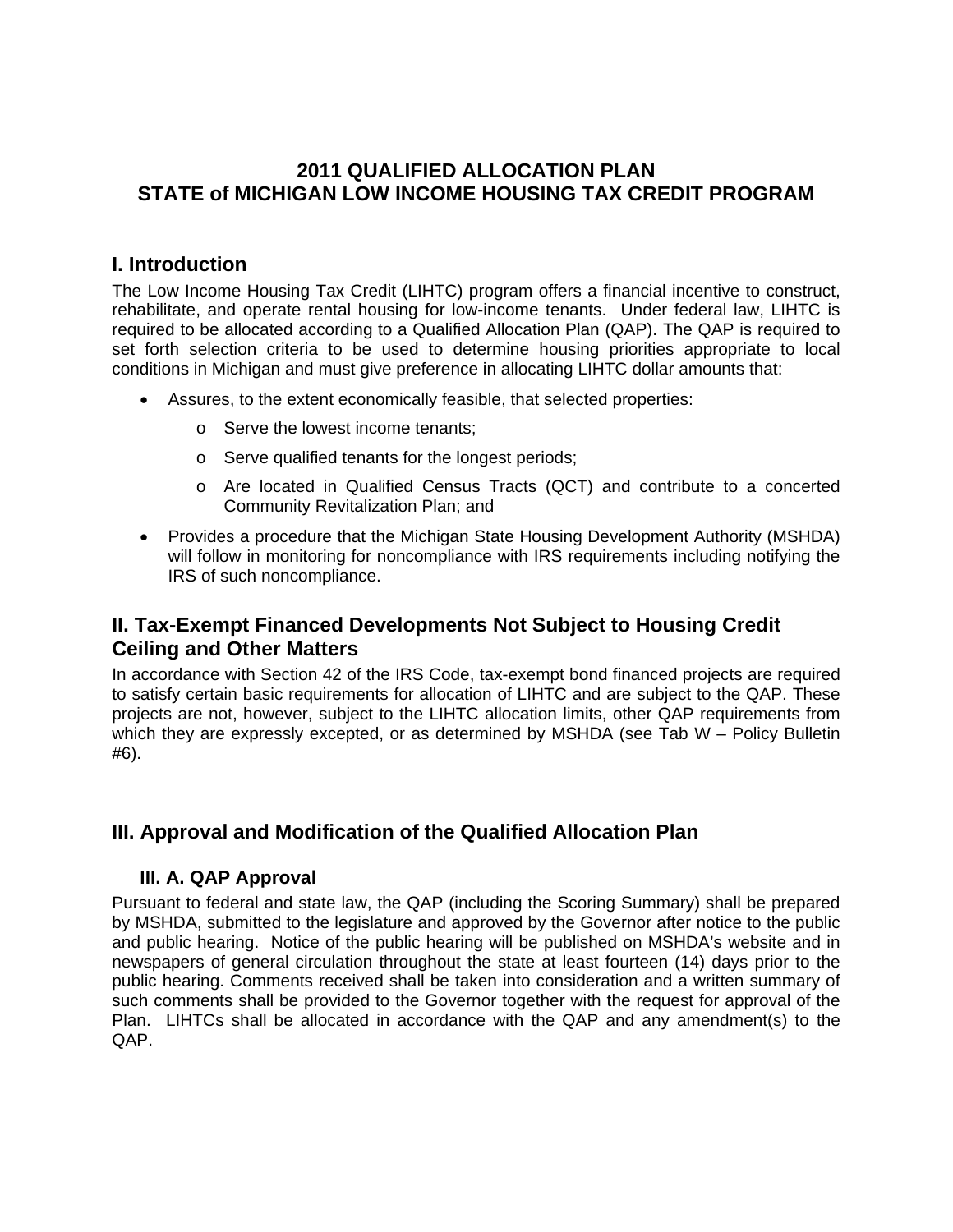## **III. B. QAP Modification**

<span id="page-4-0"></span>To the extent necessary to facilitate the award of LIHTCs that would not otherwise be awarded, the QAP may be modified by MSHDA from time to time pursuant to State law. Modifications to the QAP shall be prepared by MSHDA, submitted to the Legislature, and approved by the Governor after notice to the public and public hearing.

MSHDA is required to hold one informational hearing prior to publication of proposed changes to the QAP. After proposed changes have been published, MSHDA is required to conduct at least three public hearings. Hearings are required to be held at such time and place as determined by MSHDA; however, MSHDA shall give priority to locations that provide the greatest opportunity for public comment. Additional hearings may be held at MSHDA's discretion. The QAP is valid until it is changed by MSHDA.

# **IV. Authority Disclaimer and Anti-Discrimination Obligation**

The allocation of LIHTCs is made at the sole discretion of MSHDA. MSHDA and its directors, employees, and agents shall not be liable for any matters arising out of or in relation to the allocation or administration of LIHTC.

MSHDA may approve requests for the exchange of credit or waive any requirements and/or conditions that are not mandated by Section 42 of the IRS Code on a case-by-case basis, including project-specific deadlines, as deemed necessary to facilitate the administration of the LIHTC Program, to address unforeseen circumstances, and that it determines are in the best interest of the State of Michigan.

In the event a waiver is granted under any of these or other circumstances, a fee of 5% of the annual credit amount may be charged. MSHDA shall administer the QAP and the allocation of LIHTC in a manner consistent with both federal housing policy governing non-discrimination and MSHDA's statutory non-discrimination requirements.

To the extent that anything contained in this QAP does not meet the minimum requirements of federal law or regulation, or state law or regulation, such law or regulation shall take precedence over the QAP.

# **V. Funding Rounds and Availability of Credit**

## **V. A. Funding Round Schedule**

In the currently disrupted LIHTC equity market, projects may have difficulty assembling Hard Equity Commitments by a specific due date. Therefore, MSHDA intends to allocate approximately 30% of its credit available for allocation on a rolling basis. Applications for the 2011 credit ceiling may therefore be evaluated in two possible ways:

1) *Rolling allocations*. Applications submitted starting with the earlier of 30 days after notification that the 2010 credit ceiling has been fully exhausted or January 3, 2011,,and on or before February 1, 2011 may be considered for allocations on a first-come, first-served basis based on the day received by MSHDA (applications received on the same day will be distinguished by score; if a tie still remains, projects will be given priority according to Section VIII.C.). MSHDA will formally announce the opening of this funding round to the general public via its website 30 days in advance of credit being made available.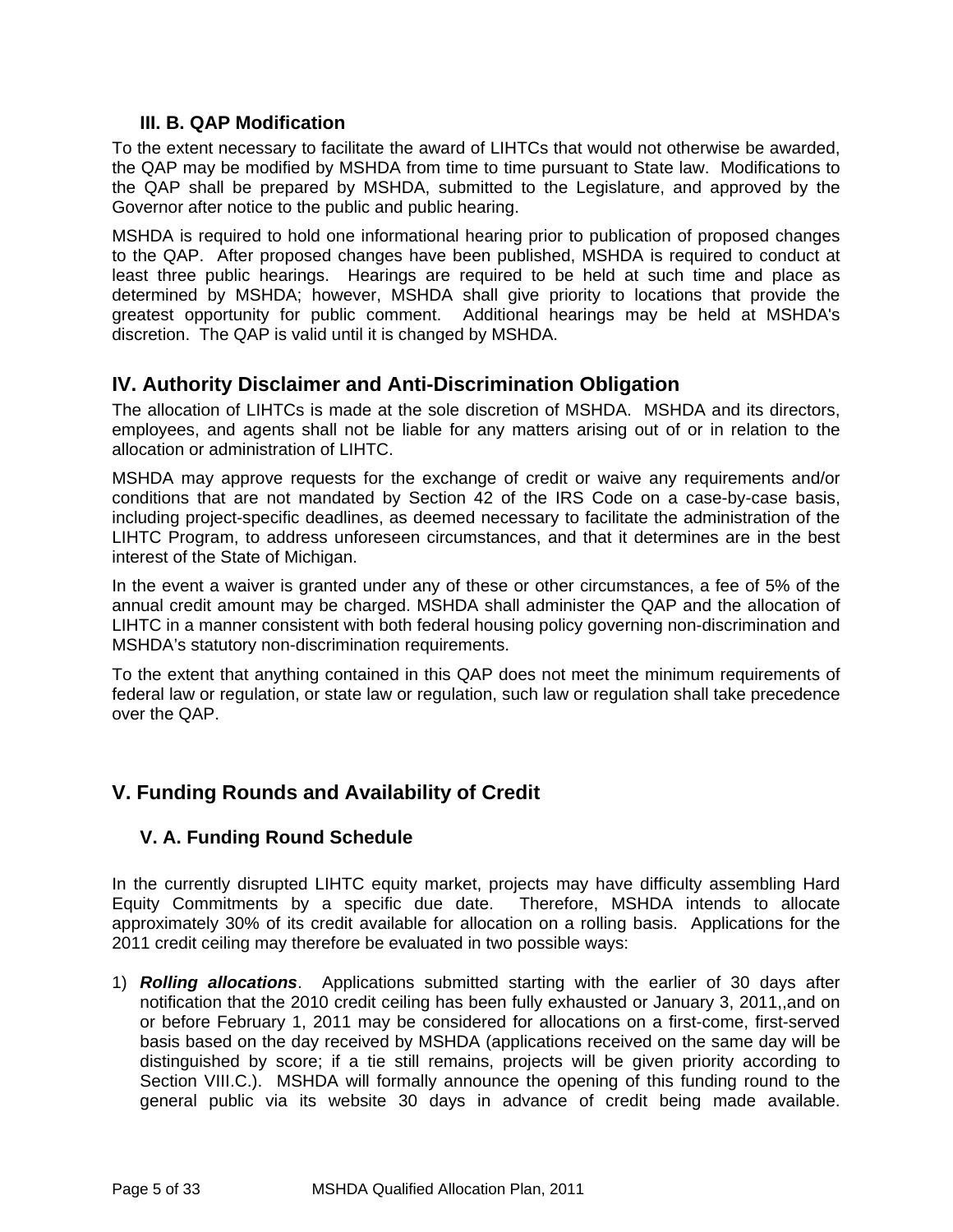<span id="page-5-0"></span>Applications may be submitted to MSHDA's Lansing Office or MSHDA's Detroit office via delivery service (e.g., post, overnight, and courier) or personal hand-delivered service. Applications received after 5:00 pm on February 1, 2011 will not be processed in this rolling funding round. No waiver of the delivery time will be granted. Applications under the rolling process must:

- Demonstrate a Hard Equity Commitment (as defined in the Definitions Policy Statement - Policy Bulletin #1) at time of application.
- Meet the threshold requirements applicable to all projects, as well as specific threshold requirements for preservation or permanent supportive housing, if applicable.
- Achieve a minimum score of 175 points under the Scoring Criteria, excluding any points for Hard Equity Commitment.
- 2) *Competitive funding round*. Applications submitted after February 1, 2011 and on or before March 1, 2011 will be evaluated through a competitive funding round and awards are anticipated in May of 2011. Applications must be received in either MSHDA's Lansing office or MSHDA's Detroit office no later than 5:00 pm on March 1, 2011. Applications may be sent via delivery service (e.g., post, overnight, and courier) or personal hand-delivered service. Applications received after the due date and time will not be processed. No waiver of the delivery time will be granted.

Should MSHDA, in its sole discretion, make the determination that a portion of the credit available for the competitive funding round could be better used in a rolling round, it may reallocate a portion of the funds available for the competitive round to a rolling round format.

## **V. B. LIHTC Allocation Limits**

- 1. The maximum award to any one project will be \$1,500,000.
- 2. The maximum award from the annual tax credit ceiling to any one Principal will be a total of \$3,000,000 in tax credits, including all set-asides. MSHDA may exceed this limitation in order to fund completely a project request. Projects will be counted towards this limitation in the order awarded under the QAP. (Additional LIHTCs described in Section [V. C](#page-5-1) will count towards the maximum limitation applicable in the year they are allocated.)

For this purpose, a "Principal" includes (a) all persons or entities and their affiliates who are or who will become partners or members of the ownership entity or (b) all persons or entities who earn at least \$100,000 of the developer fee. For purposes of determining Principal status, MSHDA may disregard multiple layers of pass-through or corporate entities. Equity investors that have no other role in the ownership entity, and third-party consultants retained to assist in filing an application, do not count as Principals.

3. MSHDA reserves the right to waive or modify these limits if not in the best interest of the State of Michigan.

## **V. C. Additional LIHTC**

<span id="page-5-1"></span>Owners of projects awarded credit in prior cycles, and whose projects have not placed in service, will be eligible to apply for additional credits ("Additional LIHTCs") by submitting an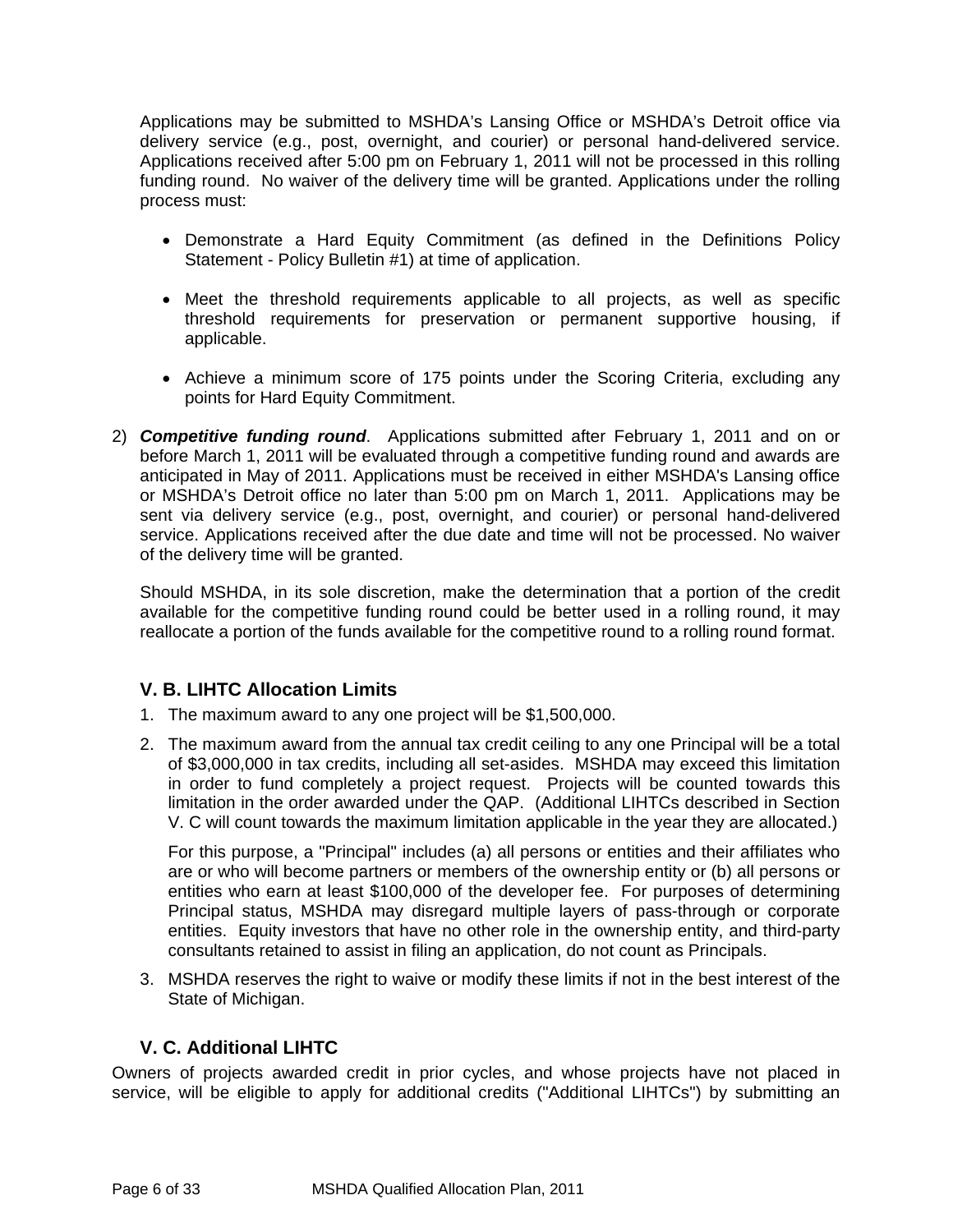<span id="page-6-0"></span>application, on or before the 2011 competitive funding round application deadline. MSHDA will determine the appropriate amount of additional credit to be awarded, based on reduced sources of funds and/or increased hard construction costs. Awards will be limited to the lesser of the amount of annual credit required to make the project financially feasible or 10% of the project's current allocation amount (If a project qualifies for additional credit by virtue of receiving a basis boost as described in Section X, the project may receive additional credit of up to 30% of the project's current allocation amount).

Projects applying for additional credit that can demonstrate a Hard Equity Commitment (as defined in the Definitions Policy Statement) will receive consideration for funding before all other projects. All awards of Additional LIHTC are made at the sole discretion of MSHDA on a caseby-case basis.

For additional LIHTC requests, the Applicant must submit:

- An equity commitment from the investor stating their intent to purchase the Additional LIHTC and also specifies the price, or documentation demonstrating a Hard Equity Commitment, if applicable;
- An updated Primary Application and Addendum I (not including the Scoring Criteria);
- A narrative detailing the reasons for the request, specifically identifying the additional cost items, and explaining the project's eligibility for a 30% basis boost, if applicable, based on the criteria in Section X.A.;
- The appropriate application fee

In determining a project's qualification for additional credit, the Authority will review the revised project budget to ensure that additional tax credits are not used to cover increases in the developer's fee. The portion of the developer's fee deferred at the time of initial approval of a Reservation will not be reduced. Any Reservations that have conditions must be satisfied prior to the Authority granting an increase. Only one approval for additional credit per project will be granted.

Projects must place in service by December 31, 2011, and submit the final Cost Certification on or before February 1, 2012.

## **V. D. LIHTC Exchange**

Under section 1602 of the American Recovery and Reinvestment Act of 2009, MSHDA exchanged 40% of its 2009 LIHTC credit allocation ceiling in order to provide grant support for a variety of housing applicants. There is currently no statute authorizing exchange of LIHTC beyond the original program. However, there is draft federal legislation that would extend the exchange program to apply to a portion of the 2010 credit ceiling and possibly unused 2009 credits. If an exchange option, or similar program becomes available for 2011 credit, MSHDA intends to use the maximum amount available for exchange program purposes unless market or other conditions warrant an alternative approach.

# **VI. Set-Asides and Target Percentages**

MSHDA will award tax credits remaining after Additional LIHTCs to meet Set-Asides and Target Percentages of the State's total credit ceiling, privileging applications with Hard Equity Commitments. MSHDA will determine the appropriate Set-Aside and Target Percentage(s) for each application.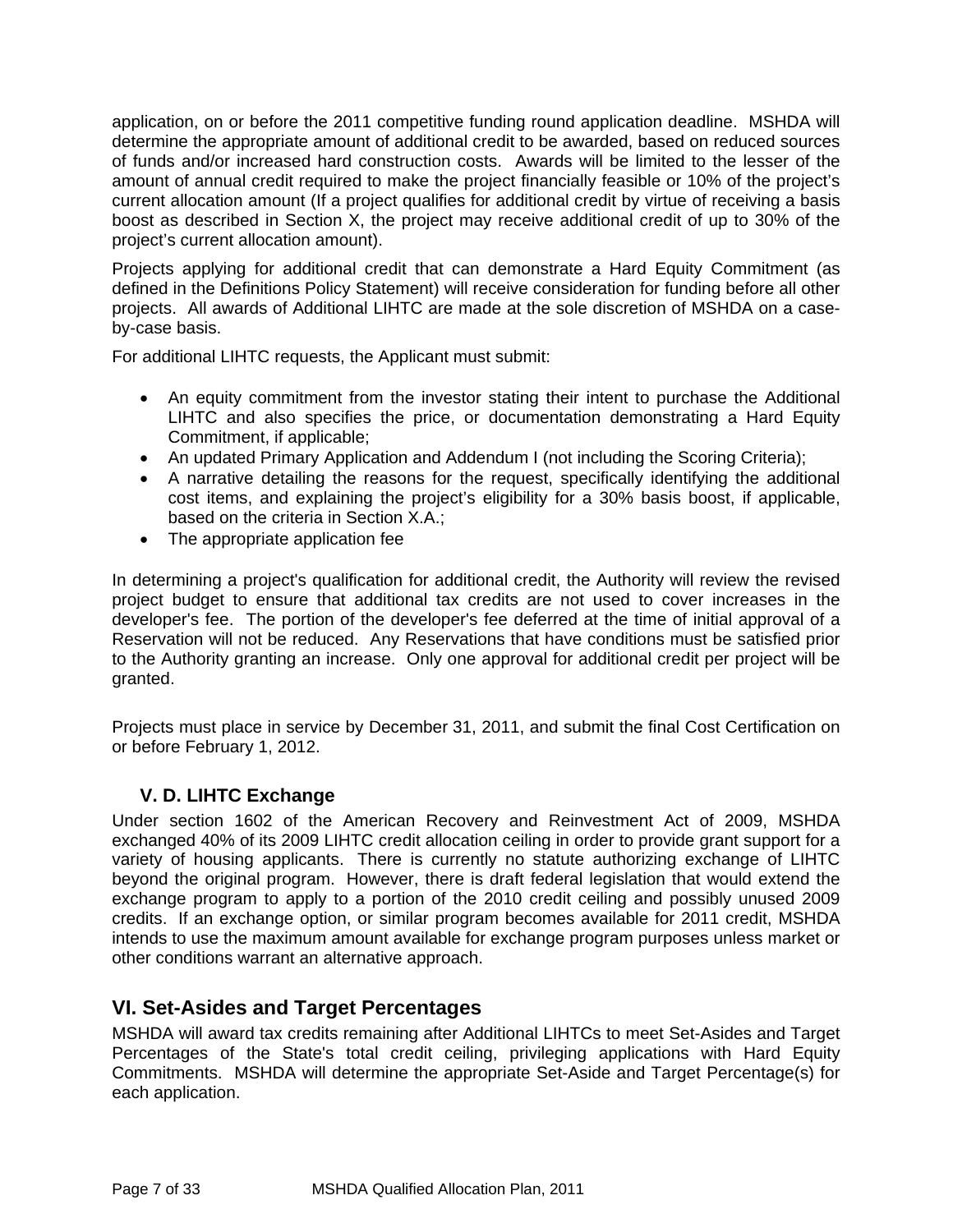<span id="page-7-0"></span>LIHTC will be awarded in the following order:

- 1. Projects applying for additional credit that have a Hard Equity Commitment as defined in the Definitions Policy Statement
- 2. All other projects qualifying for additional credit
- 3. Statutory Set-Asides, in the order listed in VI.A, to highest-scoring qualified projects using the scoring criteria found in Addendum I
- 4. Permanent Supportive Housing Set-Aside, listed in VI.B, to highest-scoring qualified projects using the scoring criteria found in Addendum I, which also meet the eligibility criteria found in Addendum III
- 5. Projects with Hard Equity Commitments as defined in the Definitions Policy Statement, to highest-scoring qualified projects using the scoring criteria found in Addendum I
- 6. Target Percentages in the order listed in VI.D, to the highest-scoring qualified projects using the scoring criteria found in Addendum I
- 7. Highest-scoring qualified projects using the scoring criteria found in Addendum I, not included in the above

## **VI. A. Statutory Set-Asides**

State law creates several statutory set-asides of Michigan's total credit ceiling:

- 1. Nonprofits, 10% Projects involving tax exempt organizations (nonprofits) that meet the requirements of Section [VII. A.13;](#page-12-1)
- 2. Rural housing, 10% Proposed or existing housing projects that fall into one or more of the following categories: a) financed by a loan guaranteed by Rural Housing Services or a successor agency; b) funded by a federal program for the development of rural housing; or c) is located in an area other than a metropolitan area;
- 3. Eligible distressed areas, 30% Housing projects in eligible distressed areas, which include proposed or existing housing projects in distressed areas pursuant to MCL 125.1411(u). A list of Eligible Distressed Areas can be found on MSHDA's website at [http://www.michigan.gov/mshda/0,1607,7-](http://www.michigan.gov/mshda/0,1607,7-141--181277--,00.html) [141--181277--,00.html;](http://www.michigan.gov/mshda/0,1607,7-141--181277--,00.html)
- 4. Elderly, 10% Federally assisted projects in which 100% of the units serve tenants that conform to the federal agency(s) definition of elderly or the MSHDA definition of elderly under the MSHDA Act.

By statute, properties can count in only one of the above set-asides. MSHDA will select the highest-scoring projects that qualify within the Set-Asides in the statutory order as listed above. If needed to fulfill a required Set-Aside, MSHDA will skip over higher-scoring projects to allocate to the next highest scoring application that meets the criteria for the Set-Aside.

## **VI. B. Permanent Supportive Housing Set-Aside**

Twenty-five percent (25%) of the State's total credit available for allocation will be set aside for Permanent Supportive Housing projects which meet the requirements of Addendum III. The PSH Set-Aside is not statutory. Allocations made within it may be counted toward the statutory Set-Asides and the Target Percentages. If there are insufficient applications meeting the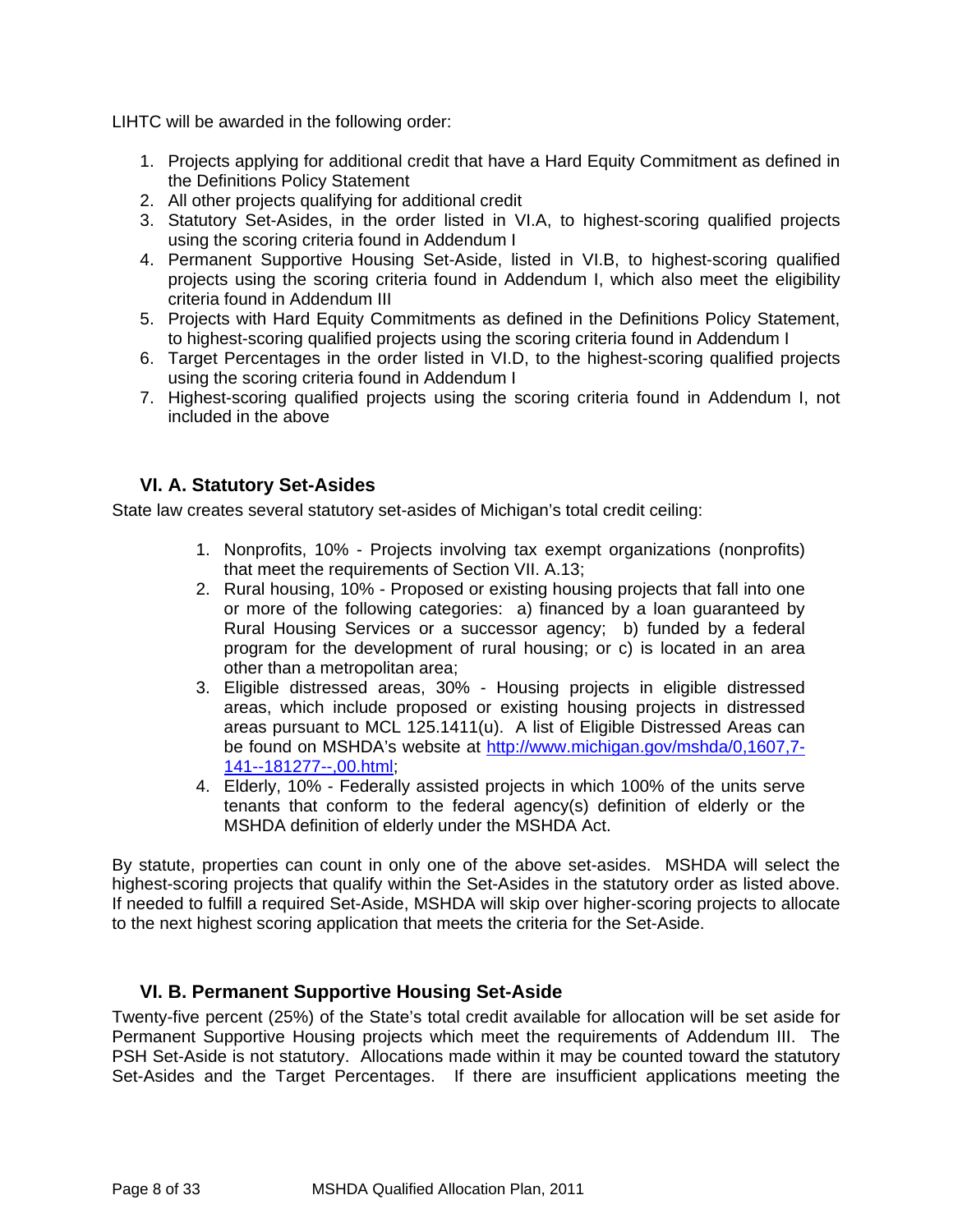<span id="page-8-0"></span>threshold requirements for the PSH Set-Aside, remaining credits will be reallocated to the general pool.

#### **VI. C. Hard Equity Commitments**

After allocating credits to the Set-Asides, MSHDA will allocate to properties with Hard Equity Commitments (as defined in the Definitions Policy Statement). This will occur before the evaluation of Target Percentages, to ensure that properties with Hard Equity Commitments receive allocations.

If submitting an application with the intent to receive consideration for a Hard Equity Commitment, see the Definitions Policy Statement for the documentation that is required to be submitted at the time of application and within 75 days following the receipt of an award of LIHTC.

If the total of applications with Hard Equity Commitments exceeds the amount of total credit available for allocation after Additional Credits and set-asides are allocated (that is, if Hard Equity Commitment is not a meaningful differentiator), MSHDA will allocate based on the Target Percentages.

#### **VI. D. Target Percentages**

MSHDA will assure that, to the extent possible while meeting statutory requirements, and ensuring Hard Equity Commitments are put to use, credits will be allocated to achieve the Target Percentages. Because categories overlap, projects may be counted more than once in evaluating these percentages. For instance, a preservation project in DHHP that also qualified under Cool Cities would be counted toward three target percentages. Furthermore, allocations made under the set-asides may also be counted toward fulfillment of the Target Percentages. All percentages refer to Michigan's total credit available for allocation for 2011. Target Percentages are minimums; they are not caps on allocation.

The Target Percentages will be evaluated and fulfilled in the order and amounts listed below:

| Target                                                                       | Percent | Definition                                                                                                                                                                  |
|------------------------------------------------------------------------------|---------|-----------------------------------------------------------------------------------------------------------------------------------------------------------------------------|
| Underserved<br>Populations                                                   | 5%      | Native American Housing, or Affordable Assisted Living                                                                                                                      |
| Cool Cities, Michigan<br><b>Main Streets or Next</b><br>Detroit Neighborhood | 5%      | Projects meeting the Cool Cities (see policy bulletin #9),<br>Michigan Main Street (www.michiganmainstreetcenter.com),<br>or Next Detroit Neighborhood criteria (See Tab L) |
| <b>Poverty Distressed</b><br>Cities                                          | 15%     | Projects located in the seventeen (17) Michigan Cities<br>ranked highest in levels of poverty and unemployment as<br>identified in Tab Y of the Combined Application.       |
| Detroit, Hamtramck,<br>Highland Park (DHHP)                                  | 50%     | Projects, including Next Detroit Neighborhood projects,<br>located in Detroit, Hamtramck, or Highland Park as<br>determined by the corporate boundaries of each city        |
| Preservation                                                                 | $30\%$  | Projects meeting the threshold requirements for preservation<br>points as defined in Section VII. B                                                                         |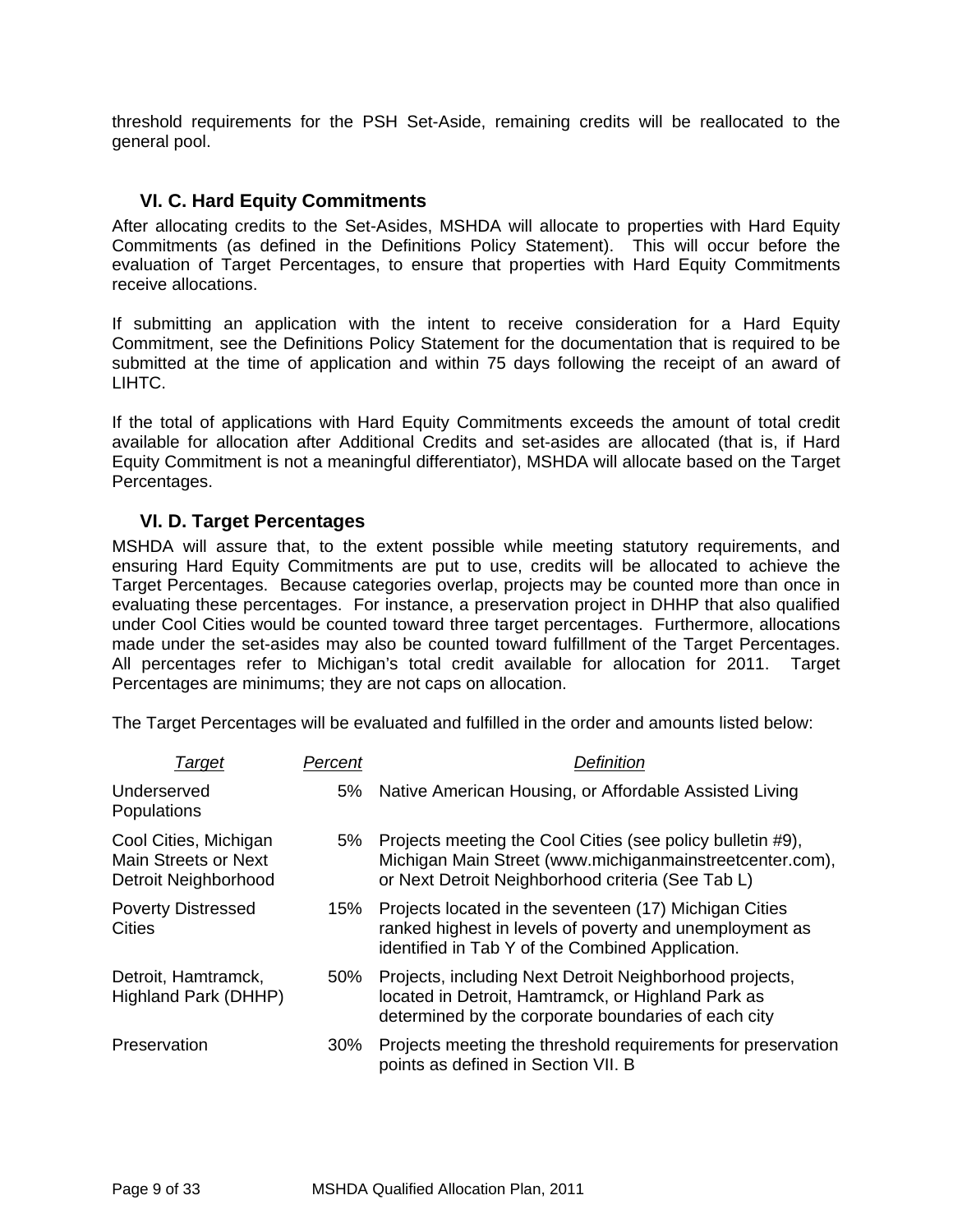<span id="page-9-0"></span>If needed to fulfill a Target Percentage, MSHDA will skip over higher-scoring projects to allocate to the next highest scoring application that meets the criteria for the Target Percentage. Should the award to a particular higher-scoring project be impossible because it would require more credits than are available, MSHDA may skip over that project to a lower-scoring project that could be fully funded with the remaining credits.

## **VI. E. Reallocation and national pool**

With the exception of the nonprofit set-aside, if the LIHTC allocated falls below the set-aside threshold by October 1 of the year in which that credit amount is authorized, MSHDA may reapportion unallocated LIHTC amounts thereafter.

In the event that credits are returned/recaptured or the state receives credits from the national pool, MSHDA may carry such credits forward, make an award to any project application (subject only to the nonprofit set aside), or a combination of both (see Policy Bulletin #2).

# **VII. Eligibility Requirements**

When an application is received, it will be reviewed for eligibility to be scored and evaluated. In order to be eligible for scoring and evaluation, certain threshold requirements must be met for all projects, unless otherwise stated in any Addenda or Policy Bulletins, or waived.

Determination of eligibility does not entitle an applicant to an allocation of LIHTCs.

The application must be made on a completed form prescribed by MSHDA, including the mandatory exhibits prescribed below and in the Combined Application. Required documents must be tabbed in the order found in Addendum I to the Combined Application. The Combined Application, Addendums, and Policy Bulletins are available for downloading from the Authority's website at www.michigan.gov/mshda.

MSHDA will evaluate proposals in accordance with Threshold Requirements and Scoring Criteria. Proposals not meeting threshold requirements will not be processed further.

## **VII. A. General Threshold Requirements**

## *1. Permanent Supportive Housing*.

All projects with allocated tax credits (excluding elderly projects and projects using tax-exempt bond financing) will be required to target ten percent (10%) of the total units to Supportive Housing Tenants. Projects not required to include Permanent Supportive Housing may still choose to include it, particularly as a way to secure project-based vouchers or other subsidy. Projects are not required to provide onsite supportive services or a service coordinator. Owners must demonstrate a partnership with a local lead agency and complete an Inclusion Plan; both the agency and Plan must be approved by MSHDA. At a minimum, Inclusion Plans must include:

(a) A description of how the project will meet the needs of the targeted tenants including access to supportive services, transportation, proximity to community amenities, etc.

(b) A description of the experience of the local lead agency and their capacity to provide access to supportive services, and to maintain relationships with the management agent and community service providers for the duration of the compliance period.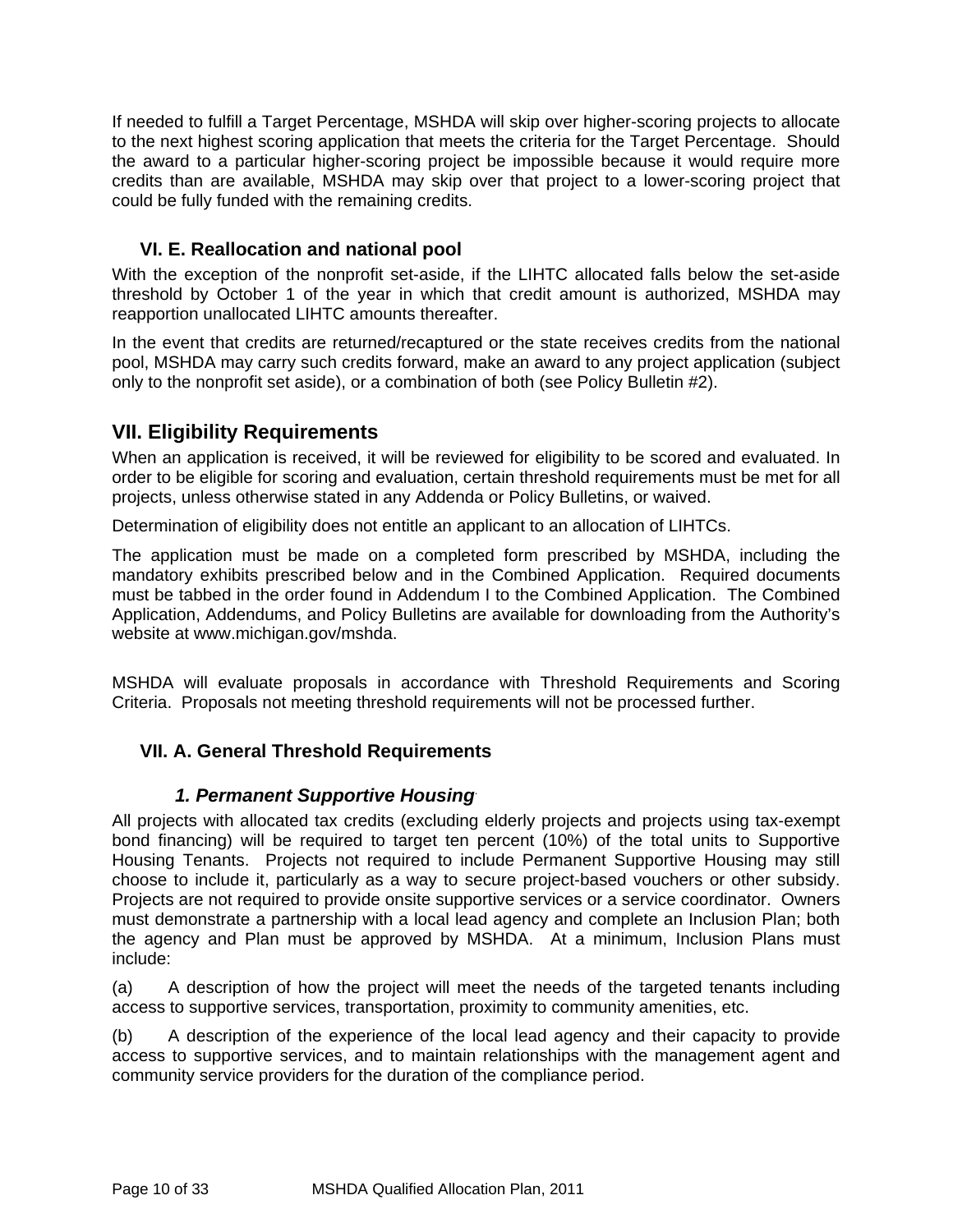(c) A Memorandum of Understanding (MOU) between the developer(s), management agent and the local lead agency. MSHDA may at its discretion extend the deadline for the MOU. The MOU will include:

(i) A commitment from the local lead agency to provide, coordinate and/or act as a referral agent to assure that supportive services will be available to the targeted tenants.

(ii) The referral and screening process that will be used to refer tenants to the project, the screening criteria that will be used, and the willingness of all parties to negotiate reasonable accommodations to facilitate the admittance of persons with disabilities into the project.

(iii) A communications plan between the project management and the local lead agency that will accommodate staff turnover and assure continuing linkages between the project and the local lead agency for the duration of the compliance period.

(iv) Acknowledgment of the property's rent structure and a description of how Supportive Housing tenants may access rental assistance, should they require it, to afford the apartment rents.

(d) Excluding projects under the Supportive Housing Set-Aside, a certification that participation in supportive services will not be a condition of tenancy.

(e) Excluding projects under the Supportive Housing Set-Aside, an agreement that for a period of sixty (60) days after certificate of occupancy, the required number of units for the targeted populations will be held vacant providing a preferential leasing opportunity for the established targeted population(s).

(f) Agreement to maintain a separate waiting list for persons with disabilities and prioritizing these individuals for any units that may become vacant after the initial rent-up period, up to the required number of units.

(g) Agreement to affirmatively market to persons with disabilities.

(h) Agreement to include a section on reasonable accommodation in property management's application for tenancy.

(i) Agreement to accept Section 8 vouchers or certificates (or other rental assistance) as allowable income as part of property management income requirement guidelines for eligible tenants and not require total income for persons with rental assistance beyond that which is reasonably available to persons with disabilities currently receiving SSI and SSDI benefits.

(j) A description of how the project will make the targeted units affordable to persons whose incomes are limited to those from a disability-based source.

Additional requirements are listed in the Permanent Supportive Housing Inclusion Plan Requirements (Addendum VI) for projects required to meet the 10% supportive housing targeting. Owners will agree to complete the requirements of this subsection within 60 days after the award of LIHTC. Notwithstanding this requirement, for preservation projects, the Applicant will not be required to displace any current tenants but shall be required to comply with this requirement as units turn over and become available for occupancy so long as compliance with this requirement does not occasion an event of noncompliance under other applicable federal law or regulations under which a project is operated or is receiving federal subsidy.

If the owner needs assistance with identifying a lead agency to complete this requirement, the owner must contact the Office of Rental Development and Homeless Initiatives within 30 days after the award of LIHTC. Supportive Housing staff will provide contact information for the local Continuum of Care Chairperson and technical assistance.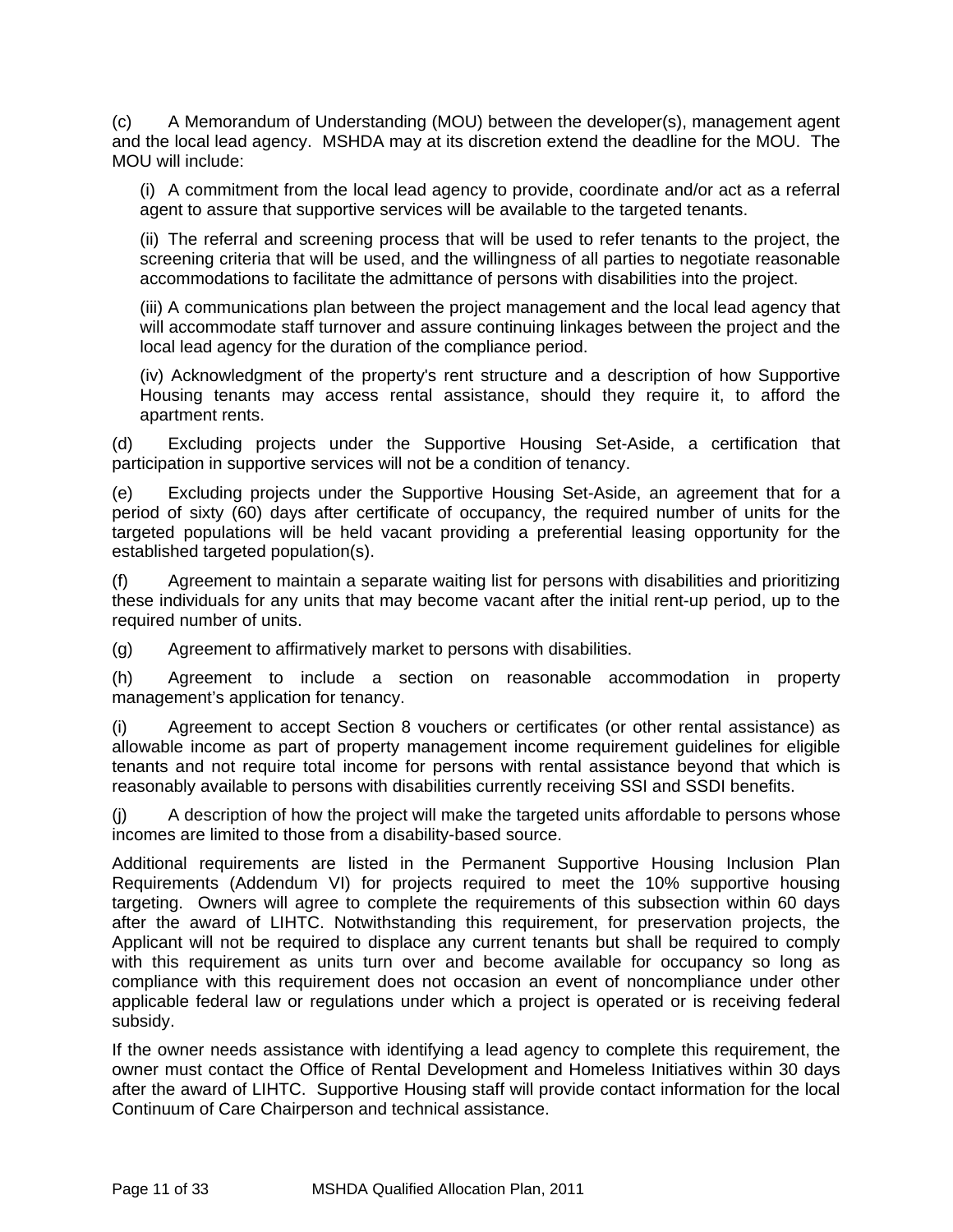<span id="page-11-0"></span>MSHDA has the authority to extend the deadline for the Inclusion Plan if the owner has contacted the Office of Rental Development and Homeless Initiatives within 30 days after the award of LIHTC and has made a good faith effort to meet this requirement.

Projects will be regularly monitored by MSHDA's Office of Rental Development and Homeless Division to determine the percentage of units occupied by Supportive Housing Tenants.

## *2. Affirmative Fair Housing Marketing Plan*

Submission of an Affirmative Fair Housing Marketing Plan consistent with MSHDA requirements (see Tab P of MSHDA's Combined Application).

## *3. Site control*

Evidence of site control by the Applicant, as evidenced by an option to purchase, letter of intent or term sheet, land contract, offer to purchase, purchase agreement, long-term lease or other appropriate documentation, and ability to keep same for 120 days from the application due date. If site control is vested in an entity other than the anticipated owner, the control must be unilaterally assignable to the proposed owner. Site control documents must clearly identify the physical location of the property (i.e. property address, full legal description or plat map identifying street names) and be consistent with the rest of the development information provided in the application including the title insurance commitment.

## *4. Zoning*

Evidence from the municipality of the property's current zoning designation and what, if any, steps are in process to obtain proper zoning for the proposed development.

## *5. Environmental*

Submission of an environmental review in accordance with the current MSHDA Environmental Review Standards (see tab D of MSHDA's Combined Application) together with a remediation plan, if necessary, with estimated costs outlined in detail and accounted for in the Sources and Uses Statement. Projects may be rejected if the environmental review and/or supporting documentation do not meet MSHDA's standards or if MSHDA determines additional testing or modifications to a remediation plan are necessary.

## *6. Utilities*

Evidence from the municipality and/or utility companies regarding the availability of all utilities – electricity, gas, water and sewer.

## *7. Financing*

Evidence of submission of application(s) to a mortgage lender(s) stating the amount of the loan, terms, and interest rate for all sources of financing. In the case of a Rural Housing Service (RHS) project, an original letter signed by an official of RHS; in the case of conventional financing, original documentation from the lender(s) stating that a formal application for construction and permanent financing has been submitted and is under serious consideration; in the case of Federal Historic, State Historic, or Brownfield Credit, documentation indicating that Part I of the required application has been made; and in the case of an Authority financed project, evidence that the project has passed initial determination.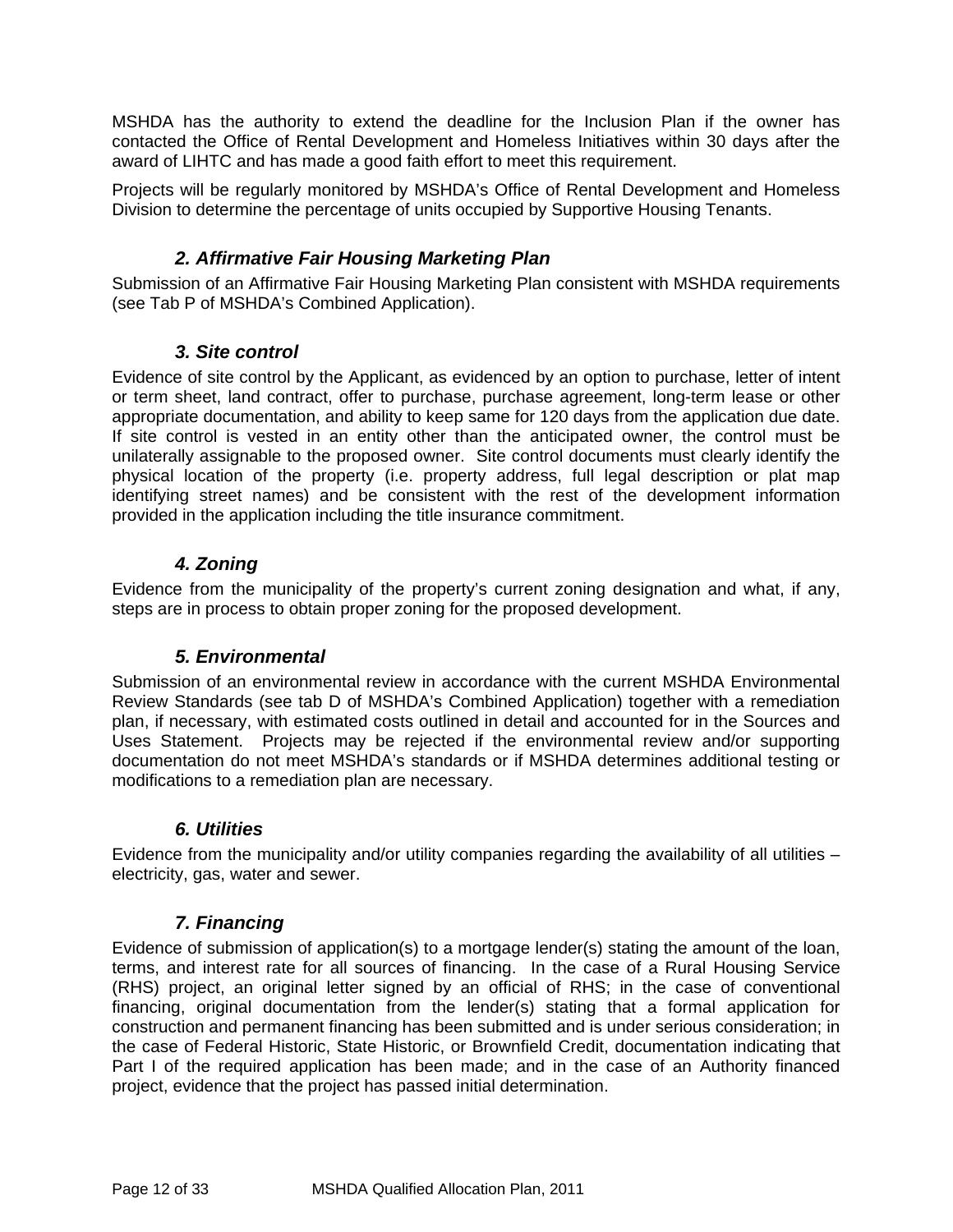## *8. Market study*

<span id="page-12-0"></span>A market study completed in accordance with MSHDA's guidelines (see tab C of MSHDA's Combined Application) that indicates the housing needs of low-income individuals in the area to be served.

#### *9. Pro-forma*

Pro-forma financial projections for the 15-year compliance period submitted on a form and in the format prescribed by MSHDA (see Section X of MSHDA's Combined Application).

#### *10. Sources and Uses*

Statement of Sources and Uses of funds submitted on a form and in a format prescribed by MSHDA (see Section IX of MSHDA's Combined Application). Applicants must list all persons or entities who will receive more than \$100,000 of the developer fee.

#### *11. Financial statements*

Financial Statements of the Applicant and Contractor that meet the requirements of MSHDA Policy Bulletin #7 and demonstrates adequate professional and financial capacity.

#### *12. Title Insurance commitment*

Applicants proposing projects that contain multiple sites will be required, at the time application is made, to submit a title insurance commitment dated within six months of the application due date.

All other applicants will be required to submit a title insurance commitment prior to receiving a Reservation of LIHTC (i.e. not at the time of application), which must be dated within six months of the date requested by MSHDA. Receipt of a Reservation of LIHTC will be contingent upon approval of the title insurance commitment documentation by MSHDA. Title insurance documentation will be required to be submitted within 15 days of the date requested by MSHDA. For projects located on federally recognized American Indian reservations, MSHDA may accept, in lieu of the title insurance commitment, an attorney's opinion letter describing chain of title and land control.

Applicants must assure that the name of the entity that owns the property matches with the site control documents, that the entity to be insured is correct, and that all parcels of property under land control exactly match up, are properly identified, and agree with the application that was submitted. The title insurance commitment must contain an original signature of the authorized title insurance company agent or employee, must indicate the availability of a title insurance underwriter, and must otherwise be complete and without defect.

NOTE: For proposed projects that contain multiple sites, Applicants must submit the Property Identification form found in Addendum I to accompany the title insurance documentation. The title insurance documentation submitted must be organized in the same order as shown on this form.

## *13. Non-profit certification*

<span id="page-12-1"></span>For purposes of qualifying under the nonprofit set aside, at least one nonprofit entity involved in a project (including through a qualified corporation) must:

(a) be qualified under Section 501(c)(3) or (4) of the IRS Code,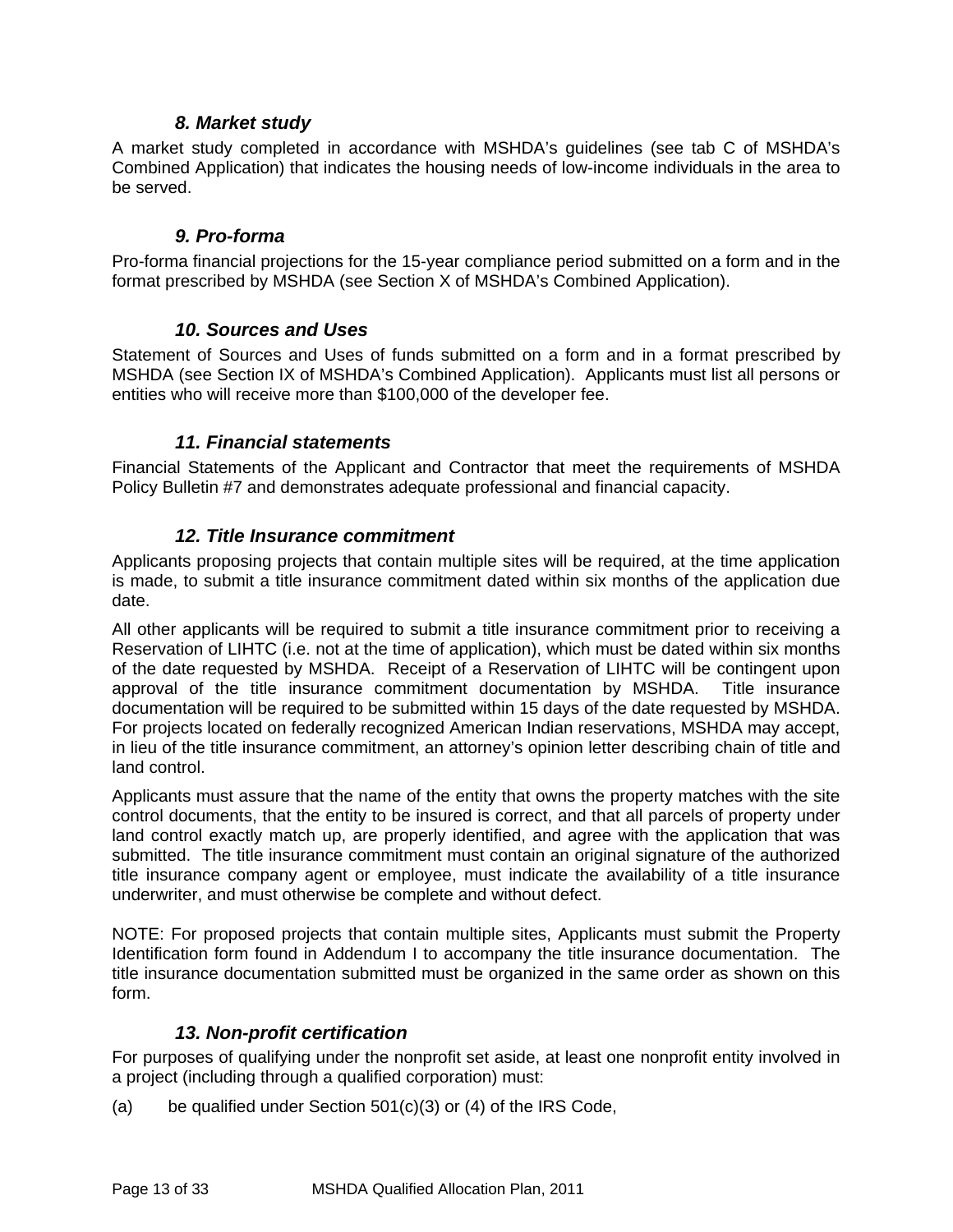- <span id="page-13-0"></span>(b) materially participate, as defined under federal law, in the acquisition, development, ownership, and ongoing operation of the property for the entire compliance period,
- (c) have as one of its exempt purposes the fostering of low-income housing, and
- (d) be a managing member or general partner of the ownership entity.

MSHDA reserves the right to make a determination that the nonprofit owner is not affiliated with or controlled by a for-profit entity (other than a qualified corporation).

#### *14. Project narrative*

A detailed and complete narrative description of the project which includes the type of project; location; prior LIHTC status, if any; type of financing; tenants served, bedroom mix; local, federal or state subsidies, if any; and any other relevant descriptive information. Applicants are encouraged to provide as much additional detail and background information about the proposed project as possible.

#### *15. Acquisition transfer*

For acquisition/rehabilitation involving properties currently regulated by another government body (including HUD, RHS, or MSHDA), statement of the requirements for such approval, how the Applicant intends to meet them consistent with the LIHTC timetables, and evidence that the transfer application has been submitted.

#### *16. High-speed Internet*

Certification from the architect and Applicant that:

- (a) All units will be equipped with high-speed Internet capability, either by connecting each unit to a separate data network using Category 5e wiring, by installing a wireless Local Area Network (LAN) server and providing each unit with at least one wireless LAN card, or by installation of cable service to the project and to each unit, and
- (b) The project will have an active internet connection between the project and a local internet service provider. In the event that there is no local Internet service provider in the area, the Applicant and architect must provide a written certification that states that a local Internet service provider is not available to service the project at this time and the Applicant must agree to provide such service once it becomes available.

An Applicant is not responsible for monthly subscription fees associated with individual service to a tenant in an individual unit.

#### *17. Reserved*

#### *18. Green Community/New Urbanism*

Evidence of incorporation of Green Community/New Urbanism elements in the project as set forth in the Green Community/New Urbanism Criteria Checklist found in Tab M of the Combined Application. Unless otherwise stated in the Checklist, items marked "mandatory" apply to all Applicants.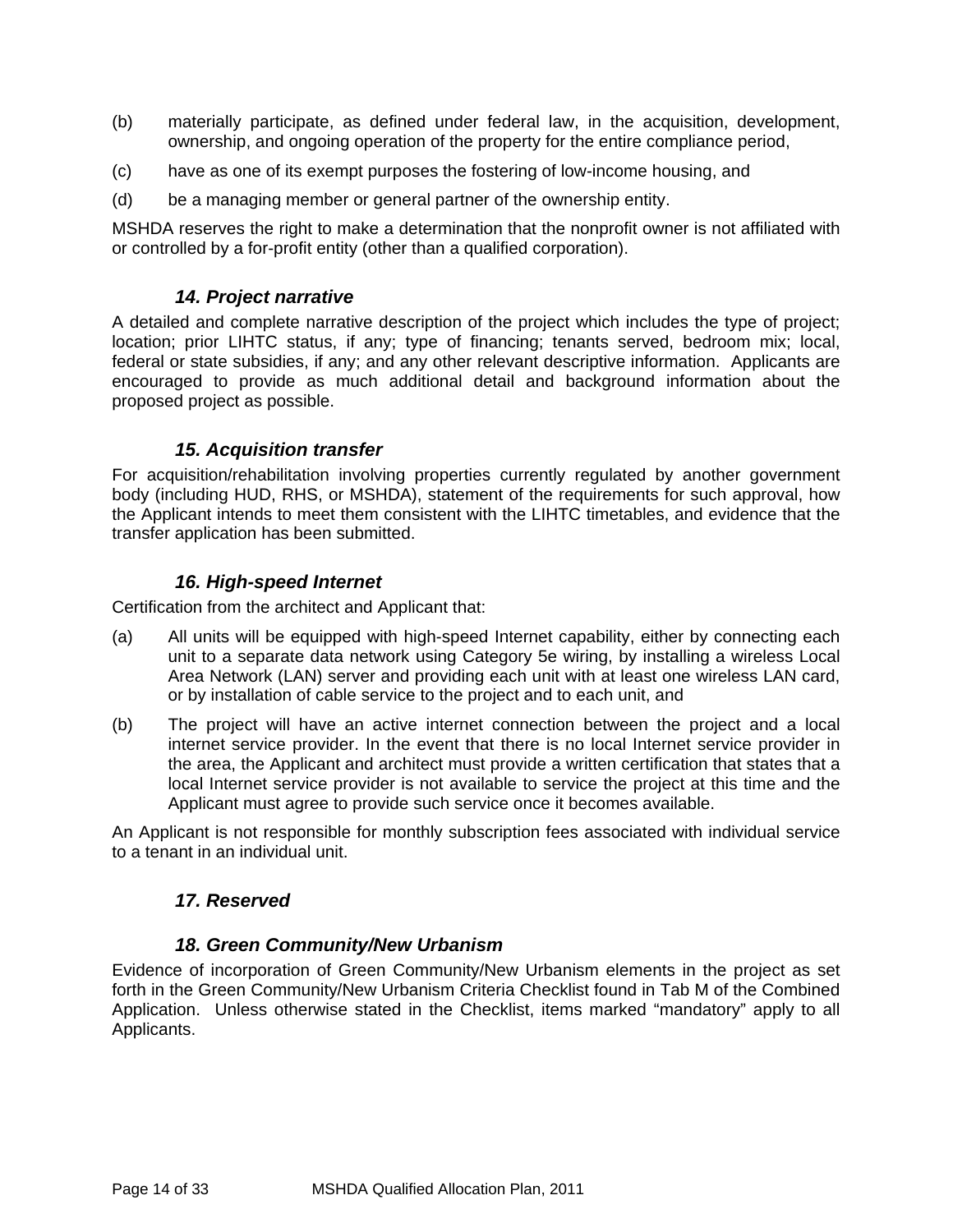## *19. Waiver of Qualified Contract*

<span id="page-14-0"></span>By submitting an application for LIHTCs, all Applicants waive the right to request a qualified contract under Section 42(h)(6)(E)(i) of the Internal Revenue Code. Thus, MSHDA's required extended use commitment shall not terminate at the end of the compliance period, but is instead a minimum of 30 years.

## *20. Vouchers and Public Housing*

A written statement signed by the Applicant stating:

- it will give priority to persons whose names are on appropriate Public Housing or Housing Choice Voucher waiting lists maintained by a Public Housing Commission (PHC) or Public Housing Authority (PHA) in the area in which the project is located, and
- it will make ongoing efforts to request that the PHC and/or the PHA make referrals to the project, or place the relevant project information on any listing the PHC or PHA makes available to persons on their waiting lists.

A copy of the written statement and documentation of ongoing efforts as evidenced by a referral agreement or other appropriate memorandum of commitment must be kept on file at the development's office and available for compliance inspection and review at all times.

## *21. MSHDA financing signage*

A statement of certification that if the Applicant is awarded LIHTC it shall post signage at the project construction site listing MSHDA as a financing source.

## *22. Development team capacity*

The development team must demonstrate professional and financial capacity to plan, build, market, and operate the proposed development. The performance record of the Applicant, consultant, architect, management agent and contractor will be measured by the quality and quantity of previous development(s); design, construction and property management efforts; and affirmative action records. Each team member is expected to demonstrate satisfactory prior experience on projects of similar scale and complexity; to have satisfactory professional references; and to devote sufficient staffing and resources, including financial resources, to complete the proposed development.

The Applicant and contractor will be evaluated for creditworthiness and financial capacity. The composition of a non-profit Applicant's Board of Directors and the tenure of its respective members will be given significant consideration.

If a development team member does not have satisfactory prior experience or adequate financial capacity, a written plan must be submitted to outline how these deficiencies in experience and financial capacity will be rectified.

## *23. Ownership Formation Document*

Certified copy (dated within 30 days of application due date) of the certificate of limited partnership (or limited liability company) and any amendments on file with the Department of Energy, Labor & Economic Growth, Bureau of Commercial Services. Out-of-state entities must submit a copy of an endorsed application for certificate of authority to transact business or conduct affairs in Michigan, along with the supporting documentation submitted with the application. The ownership entity must be formed prior to issuance of a tax credit Reservation.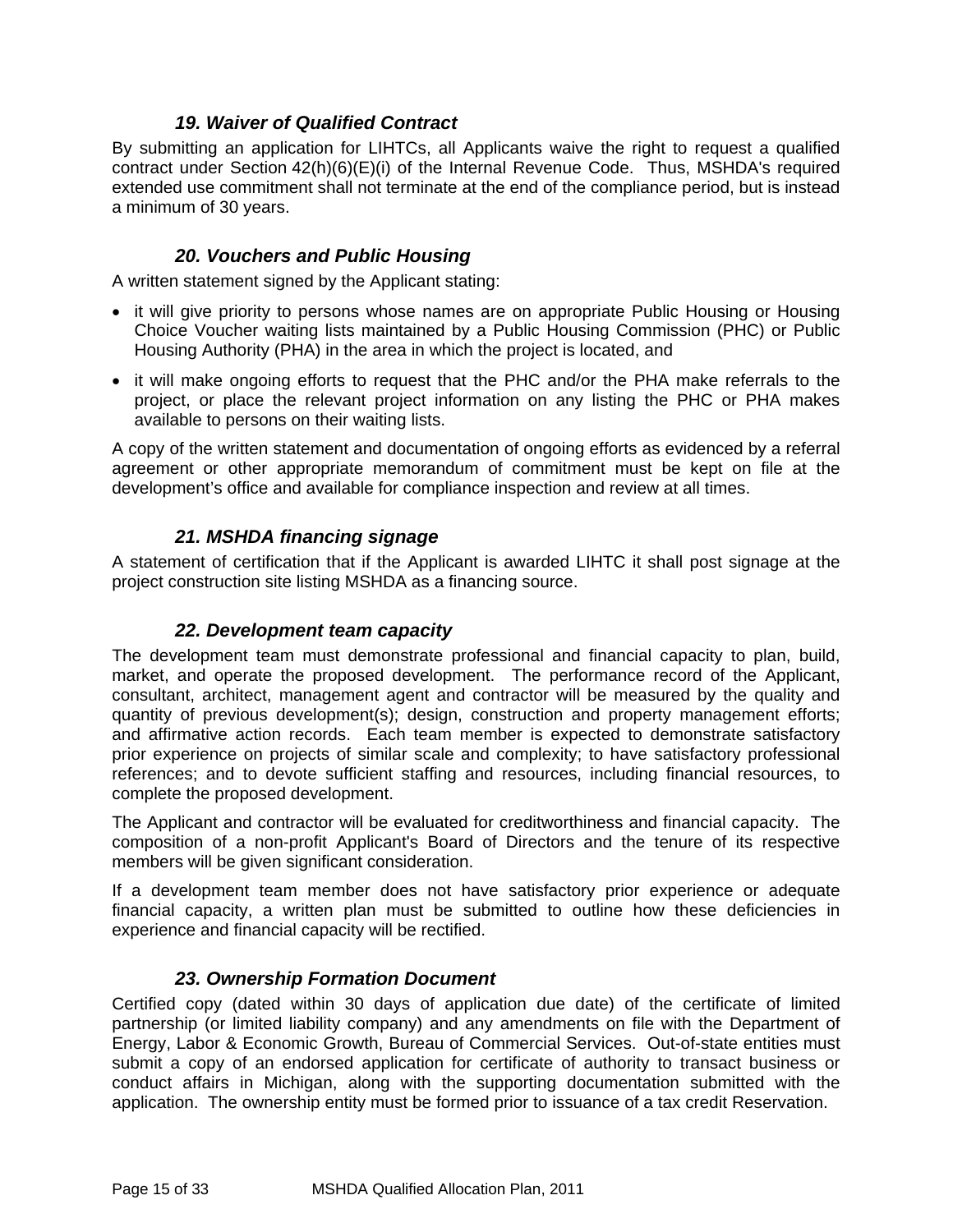## <span id="page-15-0"></span>**VII. B. Threshold Requirements – Preservation Projects**

<span id="page-15-1"></span>'Preservation' applies to the acquisition and renovation of existing properties. Adaptive reuse projects and entirely vacant residential buildings will be considered new construction. Only Preservation projects that meet these threshold requirements may receive points for preservation.

#### *1. Eligible preservation projects*

Eligible preservation projects include those with any of the following elements:

- a. *Government financing* from HUD (including Section 236, Section 8, HOPE VI or successor program, and Section 202), USDA Rural Development (including 515), or MSHDA;
- b. *Other below-market financing,* defined as a below market federal loan as defined in Section 42 of the IRS Code;
- c. *Previous government funding* of at least \$100,000;
- d. *Redevelopment of Public Housing Units;* or
- e. *Year 15 LIHTCs,* allocated in 1995 or earlier.

Projects with federal assistance must retain the assistance. Prepayment of a HUD loan and conversion to enhanced vouchers may qualify as retainer of assistance if the applicant demonstrates to MSHDA's satisfaction that such conversion is necessary to enhance the property's long-term affordability and if the property will remain viable even after normal attrition of enhanced vouchers.

The application must indicate a need for at least \$15,000 per unit in rehabilitation hard costs.

## *2. Real estate taxes*

Projects not providing proof of tax abatement must provide a copy of the most recent tax bill.

## *3. Capital Needs Assessment ("CNA")*

If applying for the applicable points found in Section F. Preservation Developments of the Scoring Summary, Applicants must provide a CNA prepared by an architect or engineer licensed by the state of Michigan. In the event the extent of rehabilitation requires the preparation of architectural plans and specifications, a copy of the cover sheet of such plans signed by the Applicant's Architect, a trade payment breakdown prepared by the General Contractor, the architect's scope of work and specifications, along with a certification from the Applicant's architect's stating the necessity to prepare plans and specifications instead of a CNA will be permitted.

If the applicable points found in Section F. Preservation Developments of the Scoring Summary are not going to be applied for, Applicants may choose to wait to provide a CNA until the time of Tax Credit Commitment. The applicable points found in Section F. Preservation Developments of the Scoring Summary will not be awarded without the submission of a CNA or the alternative documentation discussed in the preceding paragraph.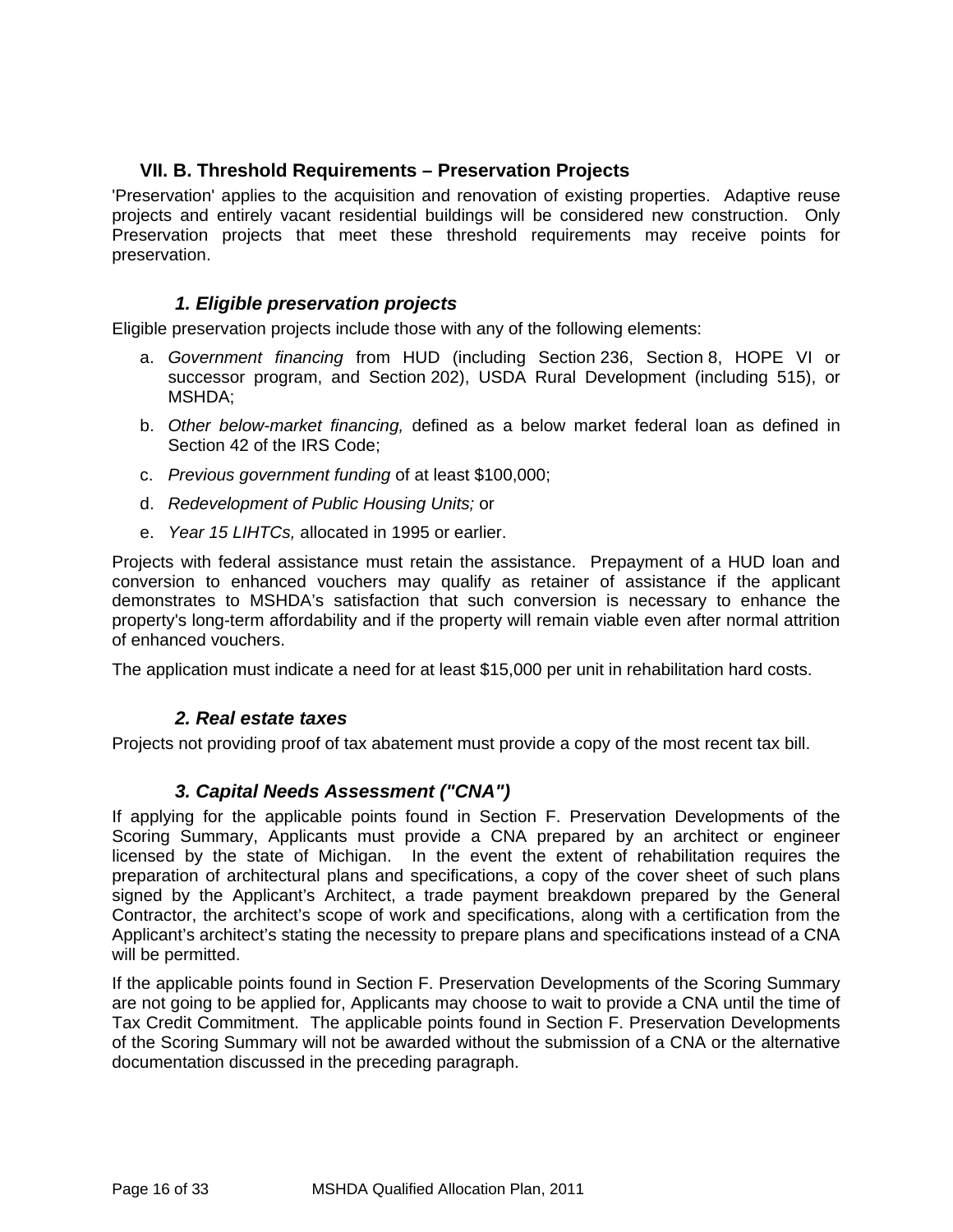<span id="page-16-0"></span>MSHDA staff or a contracted third party may conduct site reviews of any preservation application in order to review the validity of the CNA or other applicable required documentation. If MSHDA determines the CNA is materially inaccurate, MSHDA may reject the CNA or the entire application.

## *4. Project must be 'at risk'*

Projects must either:

- a. Be within five years of any permitted prepayment or equivalent loss of low income use restrictions; or
- b. Preserve already existing low income units provided the rehabilitation will repair or replace components that are:
	- i. In immediate need of repair or replacement; or
	- ii. Either substantially functionally obsolete or being improved to provide modifications or betterments consistent with new building code requirements and MSHDA's Design Requirements.

#### *5. Improving the site*

Owners will complete the following as appropriate for their project and if funding permits:

- a. Improve *site amenities and common areas* by upgrading or adding a freestanding community building, making repairs and additions to landscaping, adding new site amenities such as playgrounds, and repairing parking areas.
- b. Improve *building exteriors* by replacing deteriorated siding, replacing aged roofing, adding gutters and downspouts, and adding new architectural features to improve appearance.
- c. Upgrade *unit interiors* by replacing flooring, installing new cabinets and countertops, replacing damaged interior doors, replacing light fixtures, and repainting units.
- d. Replace and upgrade *mechanical systems and appliances* including HVAC systems, water heaters and plumbing fixtures, electrical panels, refrigerators, and ranges.
- e. Improve *energy efficiency* by replacing inefficient doors and windows, adding additional insulation in attics, and upgrading the efficiency of mechanical systems and appliances.
- f. Improve *site and unit accessibility for persons with disabilities* by making necessary alterations at common areas, alterations at single story ground floor units, adding or improving handicapped parking areas, and repairing or replacing sidewalks along accessible routes.

## *6. Properties ineligible for Preservation*

Preservation projects are ineligible if they:

- a. Are deteriorated to the point of requiring demolition (except HOPE VI or other redevelopment of public housing) , or
- b. Have completed a full debt restructuring under the Mark to Market process within the last five (5) years.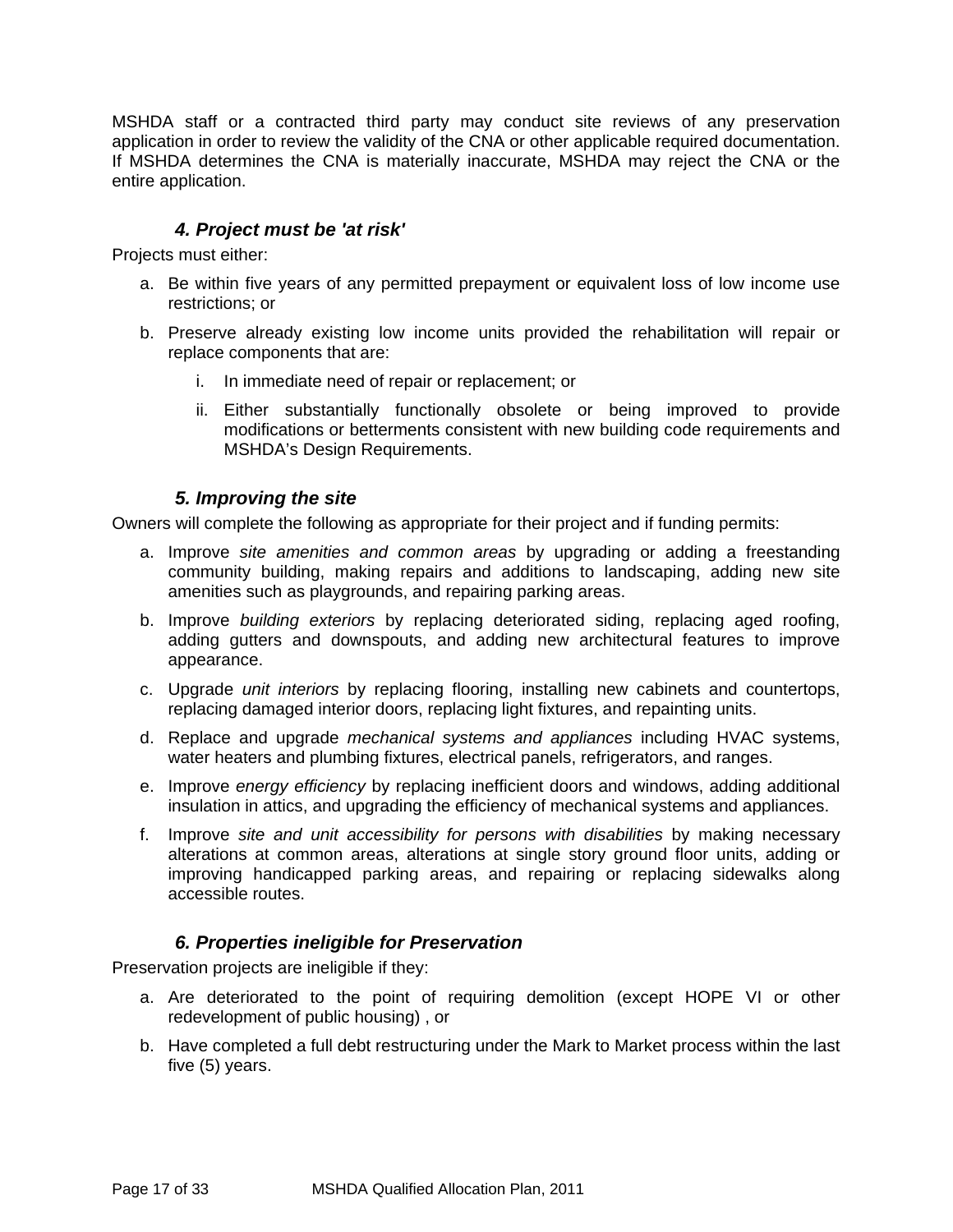## **VII. C. Disqualification of Development Team**

<span id="page-17-0"></span>Each Applicant shall submit information regarding its entire "Development Team," defined as any of the following (without limitation): (i) the Applicant entity, (ii) the proposed owner, (iii) principal(s) of the owner or Applicant, (iv) the developer, (v) the general contractor, (vi) the property management company, (vii) any related party(ies) or entities in the seller of any land or property. For this purpose, a related party or entity is considered to be related if one party or entity directly or indirectly has the ability to control the other party or exercise significant influence over the other party in making financial and operating decisions.

Applicants shall submit (a) a list of all tax credit developments the Development Team has participated in as a Principal in the three (3) years preceding the application, and (b) a statement concerning any felony criminal convictions, indictments, and pending criminal investigations of all Development Team members, and details of each circumstance, unless otherwise prohibited by court order, statute or regulation.

Proposals submitted wherein any member of the Development Team (v) has failed to pay any fee or expense due to the Authority in connection with any Authority-sponsored program (w) has been determined to be in default or in major non-compliance with LIHTC or any other MSHDA program, (x) has been debarred or suspended from any MSHDA, HUD, or Rural Housing programs, (y) is in foreclosure or been foreclosed, or (z) is under felony investigation, indicted or been convicted of a felony, will automatically be disqualified until the event or events of default, debarment, suspension, foreclosure, non-compliance, or other legal action are corrected or resolved.

MSHDA has the sole and absolute discretion to determine those parties ineligible for LIHTC due to non-compliance or disqualification status.

## **VIII. Selection Criteria**

## **VIII. A. Administrative review**

MSHDA may reject applications with material errors in documentation, incomplete information, or inconsistency.

If an otherwise eligible project faces possible rejection because of an administrative or technical oversight by the Applicant, MSHDA may request additional material for clarification purposes for any items not related to a project's score. Determinations of correctible, administrative, or technical errors are at the sole discretion of MSHDA. Requested materials must be submitted within 5 business days of the date of notification by MSHDA.

MSHDA will promptly notify administratively rejected applicants.

## **VIII. B. MSHDA's selection**

MSHDA will evaluate applications for LIHTC in accordance with the requirements of federal and state law and the QAP based on a competitive scoring process. Under no circumstances will any application subject to a competitive scoring process give rise to an entitlement or legal right to an allocation of LIHTCs. The allocation of LIHTCs shall be entirely at the discretion of MSHDA. Owners will not be allowed to make changes to a project that would result in a change to any of the specific items for which points were awarded, unless extraordinary and well-documented circumstances would warrant it. MSHDA may rescind a Reservation of LIHTC if a change occurs to a project that, when re-evaluated, causes the project's score to fall below its original position in the ranking.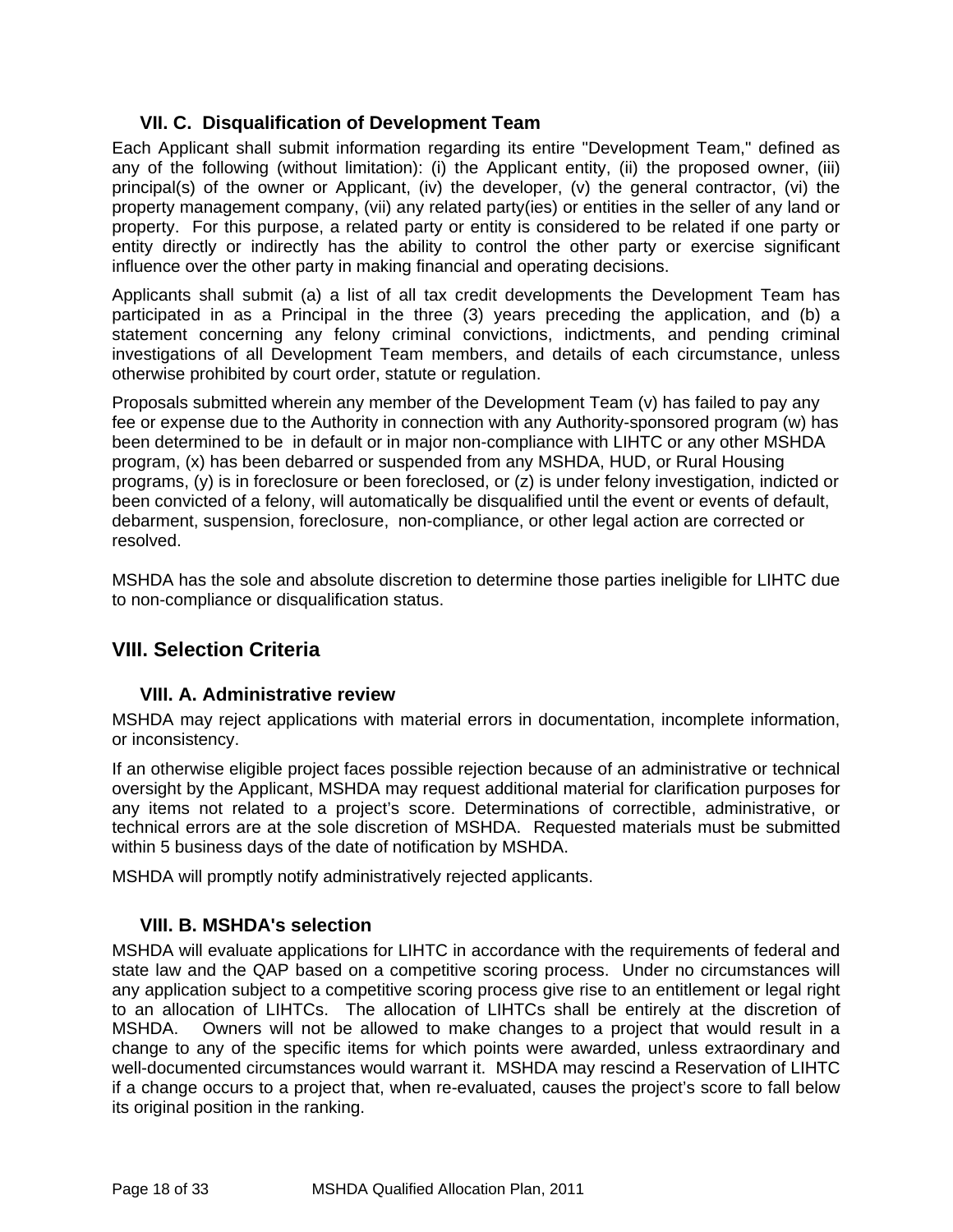<span id="page-18-0"></span>For specific point amounts, refer to the Scoring Summary.

## **VIII. C. Tiebreakers**

If two projects have identical scores, MSHDA will select between them according to this order of priority: greater readiness to proceed; greater number of Permanent Supportive Housing units; lowest amount of LIHTC per unit.

## **IX. Underwriting Standards**

MSHDA will perform an evaluation of the project costs to determine reasonableness as compared to other projects in similar areas. Generally, costs in excess of 110% of the Department of Housing and Urban Development's 221(d)(3) Mortgage Limit for the area will not be permitted to be included in eligible basis (although such costs are not prohibited). However, in unusual and well-documented cases, costs in excess of these limits may be included in eligible basis, at the sole discretion of MSHDA. Such waiver requests must be submitted prior to application due date. (See Policy Bulletin #13 for what items to include with these requests.)

In making its determination of the LIHTC dollar amount necessary for the financial feasibility of a project and its viability as a qualified low income housing project throughout the credit period, MSHDA will consider the sources and uses of funds and the total financing planned for the project, and any proceeds or receipts expected to be generated by reason of tax benefits.

MSHDA altered its underwriting criteria for the 2009 round in recognition of the deterioration in LIHTC equity and debt financing markets as well as general economic conditions. MSHDA is continuing to use these standards in 2011. To be considered feasible, projects will have to meet tougher conditions which may well require greater subsidy per project. MSHDA has made this change to ensure that projects awarded LIHTC will successfully close and fulfill their affordability commitments in this more difficult environment. (See the Combined Application for the new underwriting standards.)

HOWEVER, SUCH A DETERMINATION OF FEASIBILITY BY MSHDA SHALL NOT BE CONSTRUED TO BE A REPRESENTATION OR WARRANTY AS TO THE FEASIBILITY OR VIABILITY OF THE PROJECT.

## **IX. A. Development fees**

For projects financed with tax-exempt bonds eligible for 4% credit, the maximum development fee shall be calculated as follows:

- (i) For projects of 49 units or fewer, the development fee will be the lesser of
	- a. 20% of total development cost, including reserves required by MSHDA, the lender, or investor, but excluding the developer fee, developer overhead, and developer consulting fee; or
	- b. \$2,500,000.
- (ii) For projects of 50 units or more, the development fee will the lesser of
	- a. 15% of total development costs, including reserves required by MSHDA, the lender, or investor, but excluding the developer fee, developer overhead, and developer consulting fee; or
	- b. \$2,500,000.

For all other projects, the maximum development fee shall be the lesser of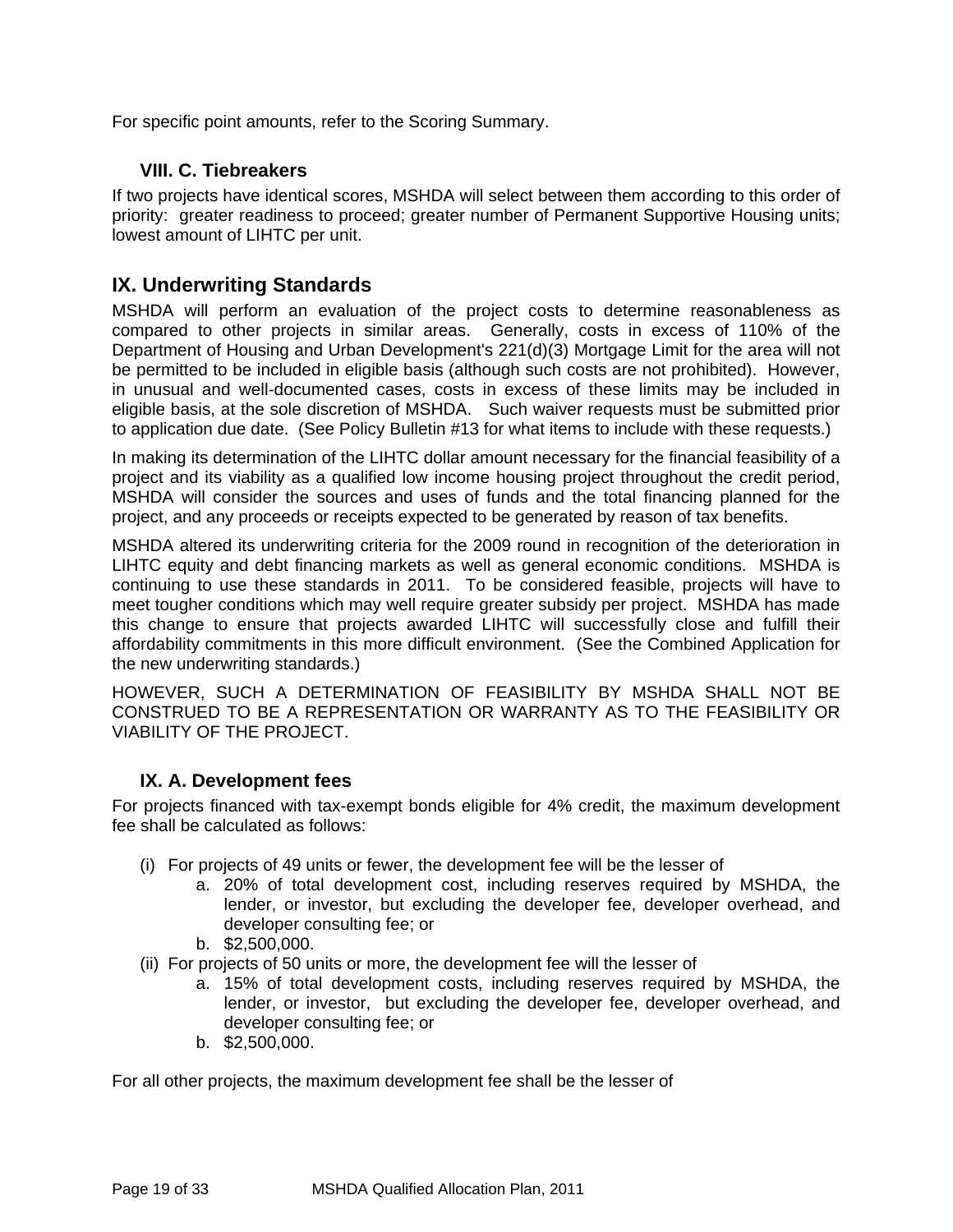- <span id="page-19-0"></span>(i) 15% of total development costs, including reserves required by MSDHA, the lender, or investor, but excluding the developer fee, developer overhead, and developer consulting fee; or
- (ii) \$1.8 million.

At its sole discretion, in exceptional circumstances, the Authority may permit a development fee in excess of the above limitations.

If an existing project is split into two or more phases, the aggregate developer fee for all phases shall not exceed the limitations stated above.

For projects involving acquisition and rehabilitation, an amount equal to at least 5% of the acquisition cost of the land and building(s) must be allocated to acquisition eligible basis for purposes of attribution to the developer fee.

Developer fees can be deferred to cover a gap in funding sources as long as the entire amount will be paid within fifteen (15) years. If the Pro Forma in the application indicates that cash flow is insufficient to repay the deferred developer fee within 15 years, the Applicant must provide an explanation in the narrative as to how the deferred developer fee will be repaid. No more than fifty percent (50%) of the total developer fee may be deferred.

## **IX. B. Development Team encompassed by development fee**

The total amount of any (i) developer fees, (ii) developer guaranty fees, and (iii) consulting fees (excluding fees to a third party, non-related construction manager), will be no more than the maximum development fee allowed to that project.

## **IX. C. Construction Contract Items**

- General Requirements 6% of construction contract, exclusive of builder profit, builder overhead and general requirements.
- Builder Overhead 2% of construction contract, exclusive of builder profit and builder overhead.
- Builder Profit 6% of construction contract, exclusive of builder profit.

Projects of 49 units or fewer may aggregate general requirements, builder overhead, and builder profit to a maximum of 20% of the construction contract.

## **IX. D. Construction management**

If a construction manager is not included in the construction contract, then any construction management consulting fee must be included in and paid from the developer's fee at a maximum limit of \$50,000. Excess fees will be deducted from total development costs when performing the gap calculation.

## **IX. E. Rent increases**

Rent increases on the tenant-paid portion of rent, for occupied units will be limited to no more than 5% per year for the first three years. This limitation does not apply to occupied units protected by project-based rental assistance or enhanced vouchers.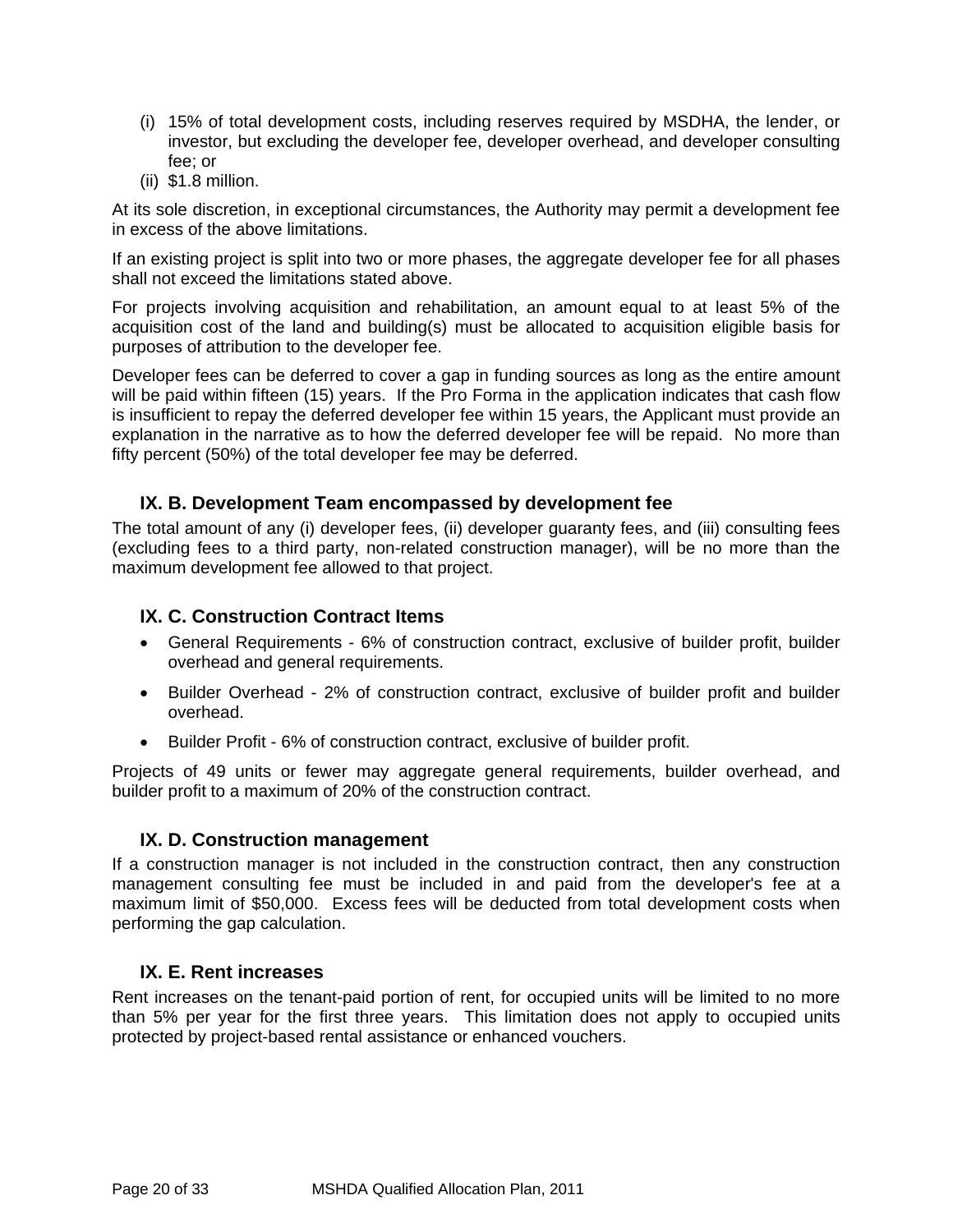## **IX. F. Identity of Interest**

<span id="page-20-0"></span>If an identity of interest exists between the Applicant and the General Contractor, incentive fees may only be paid to the extent that they are included in the above mentioned fee limitations. A general contractor may act as a subcontractor and may be entitled to additional overhead and profit otherwise payable to an independent subcontractor. However, the general contractor's overhead, profit, and general requirements that may be included as allowable project costs are limited to the percentages noted above.

## **IX. G. Project feasibility**

In determining the feasibility of a project over the compliance period, MSHDA has established minimum standards for operating expenses, vacancy rates, increases in operating costs and expenses, project income, debt service coverage ratio, operating reserves, and replacement reserves. Requests for use of alternative standards other than those established by MSHDA must be supported by written explanation and appropriate documentation. The use of the MSHDA minimum standards or any alternative standards for determining financial feasibility of a project is at the sole discretion of MSHDA. If MSHDA determines that the project is not financially feasible using MSHDA's minimum standards or the alternative standards, the project will not be eligible for allocation of LIHTC.

At any evaluation stage, MSHDA will consider the project's economic feasibility and financial viability over the 15-year compliance period and will consider project cost and expenses. If the project is determined not to be feasible over the 15-year compliance period, the project will be rejected.

For projects relying upon project-based rental assistance for financial feasibility – If the projectbased rental assistance ends due to events outside the owner's control, any rent and income restrictions on the property, that the owner agreed to for points as part of a competitive funding round, will revert to the 50% or 60% AMI level as selected by the owner

# **X. First Evaluation and Award of Reservations**

Project applications that include all required information and documentation in a form and manner acceptable to MSHDA, and that meet or exceed the QAP's threshold requirements will be eligible to be evaluated for receipt of a Reservation of LIHTC.

An equity gap calculation will also be performed to ensure that only the amount of LIHTC necessary to make the project feasible will be awarded. The equity gap is determined by subtracting the syndication costs, all permanent financing amounts, and any other applicable amounts from the total development cost (after deductions are made for excess fees). This total is then compared to the value of the credit based on using either a 4% or a 9% credit rate, the credit dollar identified in the application, and on its qualified basis. Although a letter of interest is no longer required at the time of initial application, it is still expected that applicants will have contacted tax credit equity providers to determine what the market rate for equity could be for their project, as well as to determine what level of interest equity providers might have in their project. If MSHDA, in its sole discretion, determines that the equity dollar amount shown in the application is unreasonable based on current market conditions, MSHDA may use an alternative equity dollar amount that is more indicative of current market conditions. The 4% rate is used for acquisition costs and for tax-exempt bond financed projects, and the 9% rate is used for rehabilitation or new construction costs. The amount of credit awarded will be that for which the value is the lesser of the two, but in no event greater than the amount of LIHTC requested by the Applicant.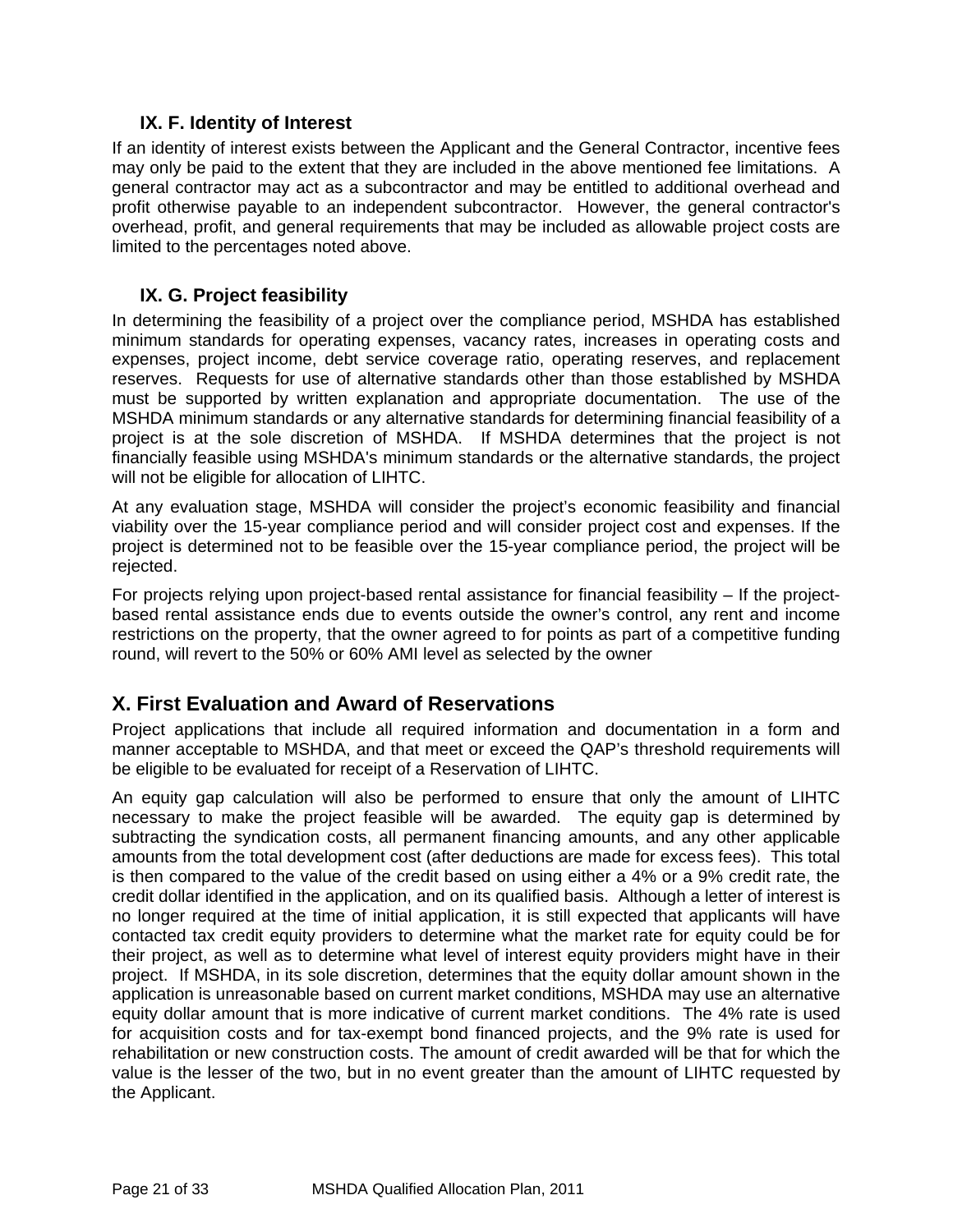## <span id="page-21-0"></span>**X. A. State-Designated Difficult Development Areas**

The Housing and Economic Recovery Act of 2008 (H.R. 3221, HERA) provides that State housing credit agencies may award up to a 30 percent "basis boost" to buildings that states determine need the boost to be economically feasible, effective for buildings placed in service after date of enactment (July 30, 2008). Any building designated by the State housing credit agency as requiring the increase in credit, in order for such building to be financially feasible as part of a qualified low-income housing project, shall be treated as located in a difficult development area. This additional increase is not available to buildings located in a Qualified Census Tract, HUD-designated Difficult Development Areas, or tax-exempt bond financed projects.

The Authority will use the following criteria in awarding the 30% basis boost. Properties meeting any of the below criteria are eligible for a 30% basis boost, although they are still subject to the usual evaluation of minimum credits needed to achieve feasibility. Criteria:

1. High Cost Areas – Projects where the eligible basis (without the boost) would be a low percentage of the total development costs due to either high land costs or the necessity of extensive site preparation and/or off-site costs, may apply for a boost of their eligible basis.

2. Permanent Supportive Housing – Projects that meet the requirements of the Permanent Supportive Housing set-aside may apply for a boost of up to 30% of their eligible basis.

3. Financial Feasibility – Projects that demonstrate, to the Authority's satisfaction, that they are financially infeasible without a boost may be granted a boost. The amount of the boost required to make the project financially feasible will be determined by the Authority. The Authority will make its determination on such factors, but not limited to: market conditions that make it difficult in obtaining debt financing and equity commitments, income and expense expectations affected by economic conditions, and other subsidy resources already committed to the project.

4. Historic tax credits – Projects receiving an award of state or federal historic tax credits.

5. Green Community/New Urbanism – Projects that achieve a score of 10 points or greater in the Green Community/New Urbanism Criteria.

6. Deep income targeting – Projects serving very low income tenants (50% AMGI or less).

7. Preservation projects – Projects meeting the threshold requirements for preservation.

The boost may be awarded by the Authority to a project placed in service after July 30, 2008 and prior to issuance of the 8609, and subject to tax credit ceiling being available.

Site visits may be conducted for each application submitted. MSHDA reserves the right to ask for clarification and deny an application or rescind an award because of site location. Site acceptability is the sole and absolute determination of MSHDA.

Once MSHDA has conducted the evaluation and determined the amount of LIHTC to be reserved, it will issue a Reservation to the Applicant.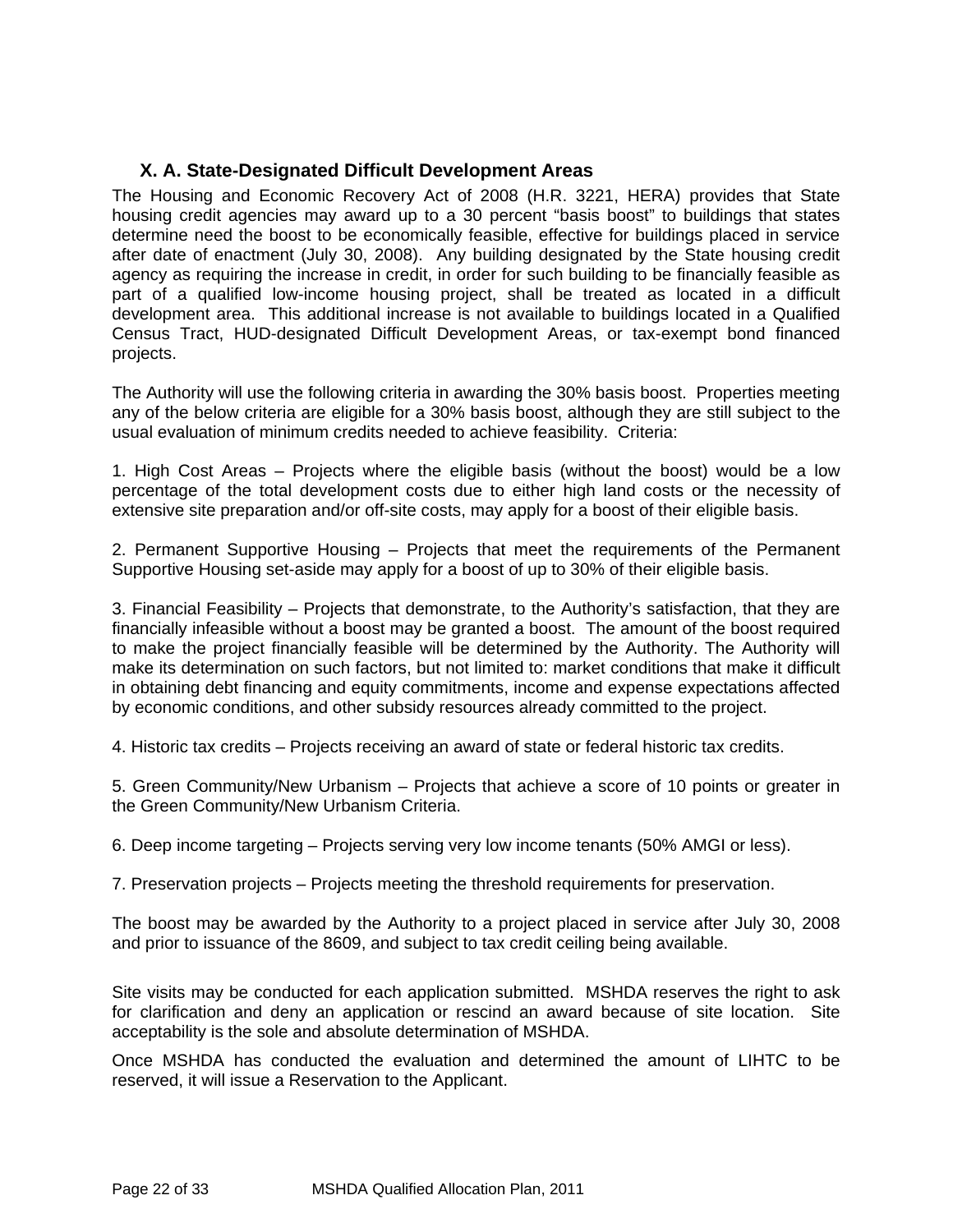<span id="page-22-0"></span>Reservations shall be valid for 120 days from the date of issuance by MSHDA, at which time all documentation required for a Commitment will be submitted to MSHDA.

MSHDA, at the time it issues the Reservation, shall notify the chief executive officer of the municipality in which the project is to be located of the proposal, and shall give reasonable opportunity for comments by the chief executive officer.

Reservations, Commitments, and/or Carryover Allocations are non-transferable either to another entity or within the same entity where there is a change in control or general partner interests, except with the express written consent of MSHDA, it being the explicit intention of the QAP to prevent one party from obtaining such a Reservation, Commitment, and/or Carryover Allocation in order to sell or broker its interest in the proposal (except for syndication purposes). Because all representations made with respect to the owner, Applicant, developer or related party or entity, or any member of the development team, their experience and previous participation are material to the evaluation made by MSHDA, it is not expected that MSHDA's consent will be granted for such transfers unless a new application is submitted and scores no less than the original application.

## **X. B. 75-Day Return-of Credit Refund Opportunity for non-Hard Equity Projects**

In an effort to effectively utilize LIHTC resources, while at the same time taking into account the challenges in the LIHTC market, sponsors who receive an allocation of tax credit and who did not receive consideration for having a Hard Equity Commitment will be given the option to return their allocation and receive a refund of their 3% tax credit fee anytime within 75-days of the project's Reservation date. Sponsors are encouraged to realistically assess the likelihood of their project finding an equity provider to purchase the tax credits and are encouraged to take advantage of this opportunity to get a refund of their 3% tax credit Reservation fee and help expedite the utilization of this valuable 9% tax credit resource.

Sponsors who wish to take advantage of this opportunity must notify the Authority in writing of their intent to return their tax credit allocation, request a refund of the 3% tax credit Reservation fee, and execute the applicable return of credit documentation prior to the 75-day deadline. No penalties will be imposed for sponsors seeking to return their credits under this scenario. If sponsors choose not to return their credits before the 75-day deadline, the 3% tax credit Reservation fee will become entirely nonrefundable and the project will be expected to fully meet all required project deadlines to avoid the potential for rescinding of the credit, fee penalties, and negative points in future funding rounds.

# **XI. Hard Equity Commitment Deadline Requirements**

If consideration was given at the time of application for having a Hard Equity Commitment, owner must submit the items listed below within 75 days of the issuance of the Reservation by the Authority. Failure to provide such documentation may result in the allocation being rescinded. The items required to be submitted are:

- a Partnership Agreement or Operating Agreement,
- Evidence acceptable to MSHDA that there is an investor committed to providing equity financing to the project, and that the proposed Investor has sufficient funding to meet its obligations under the terms of its Hard Equity Commitment, the Partnership Agreement or the Operating Agreement. This evidence may include, but is not limited to, disclosure of upper tier investors or other sources of funding to MSHDA's Executive Director or Director of Legal Affairs or certification by an independent certified public accountant or attorney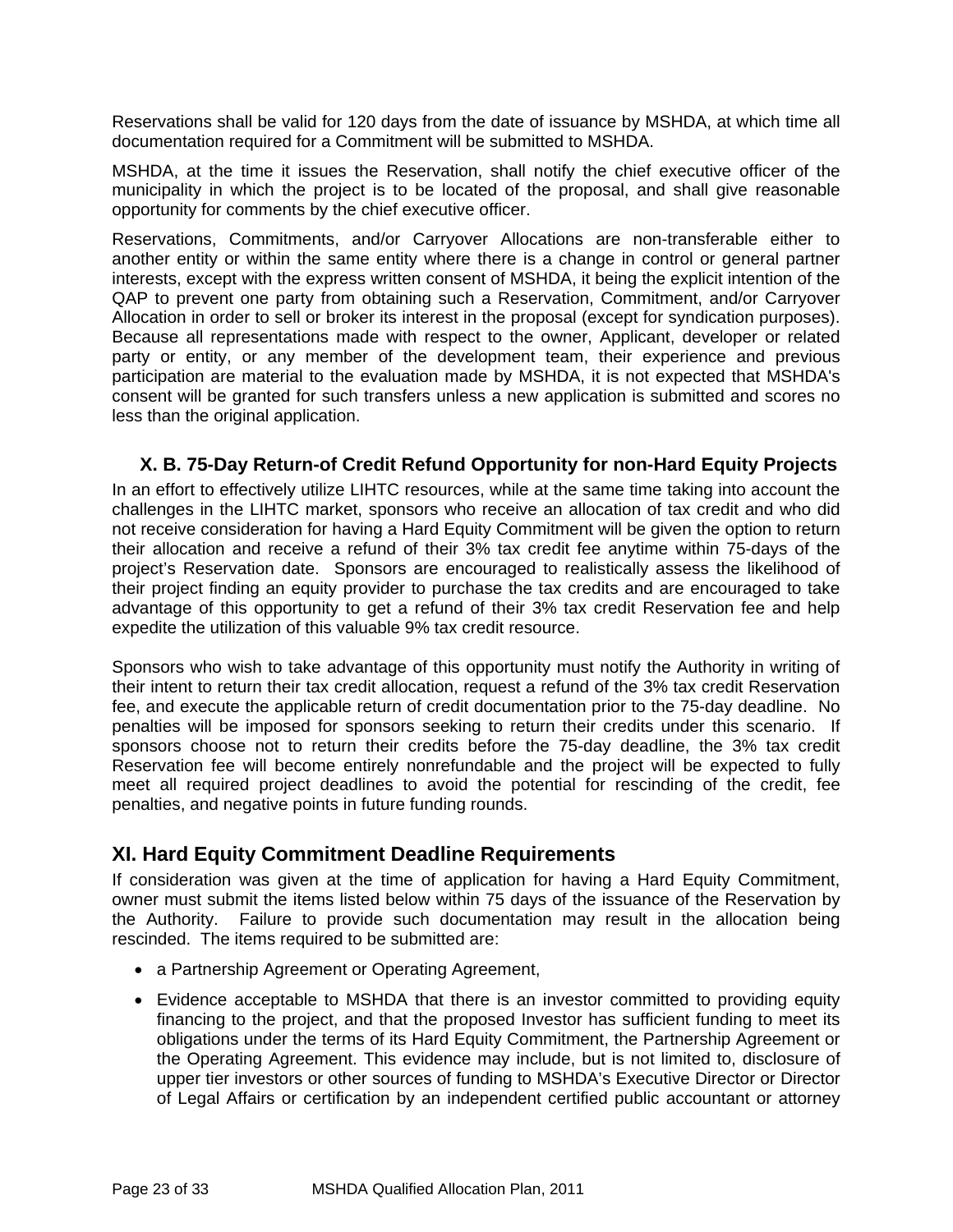<span id="page-23-0"></span>with knowledge of the Investor, that the Investor has sufficient funds to meet its obligations under its Hard Equity Commitment, the Partnership Agreement or the Operating Agreement.,

• Documentation of the price to be paid to the owner, if not identified in the Partnership Agreement or Operating Agreement.

Additionally, projects receiving consideration for having a Hard Equity Commitment will also be required to proceed to closing and disbursement of the construction loan or equity syndication proceeds and, within 120 days of the issuance of the Reservation by the Authority, to provide the Authority with copies of the items listed below. Applicants are also encouraged to refer to the LIHTC Commitment Exhibit Checklist, which can be found on MSHDA's website for further detail regarding these requirements. The following is a summary list of the required items:

- For all projects that are relying on tax abatement for financial feasibility, a copy of the project-specific PILOT resolution, if not provided at the time of application.
- Record of the disbursement of the equity or construction loan
- Recorded notice of commencement (or evidence that the notice has been received for recording) unless on tribal land
- Recorded deed to the property (or evidence that the deed has been received for recording) or long-term lease on tribal land
- All necessary local approvals
- All building permits necessary to begin construction, or a letter from the municipality stating that the permits will be issued upon payment of fees
- Appraisal for rehabilitation projects and for new construction projects with an identity of interest
- Capital Needs Assessment dated within 1 year of the Commitment application due date, if not submitted at the time of initial application (if applicable).

# **XII. Second Evaluation and Commitment**

Prior to the expiration of the Reservation, Applicants who did not receive consideration for having a Hard Equity Commitment must submit to MSHDA acceptable evidence of the following items. Applicants are also encouraged to refer to the LIHTC Commitment Exhibit Checklist, which can be found on MSHDA's website for further detail regarding these requirements. Additionally, these Applicants should refer to Section XII.J. to review the requirements necessary to meet their project's equity deadline.

## **XII. A. Subsidy firm commitment**

Firm commitment(s) of all federal, state, and local subsidies that will apply to the project.

## **XII. B. Debt financing firm commitment**

Firm commitment(s) for construction and permanent financing (for RHS projects, a letter signed by an official of RHS which commits funds to the project; for conventional construction and permanent financing, letters of commitment from the lender which are accepted by the Applicant, or signed mortgage documents; for Authority financing, a copy of the Mortgage Loan Feasibility Resolution).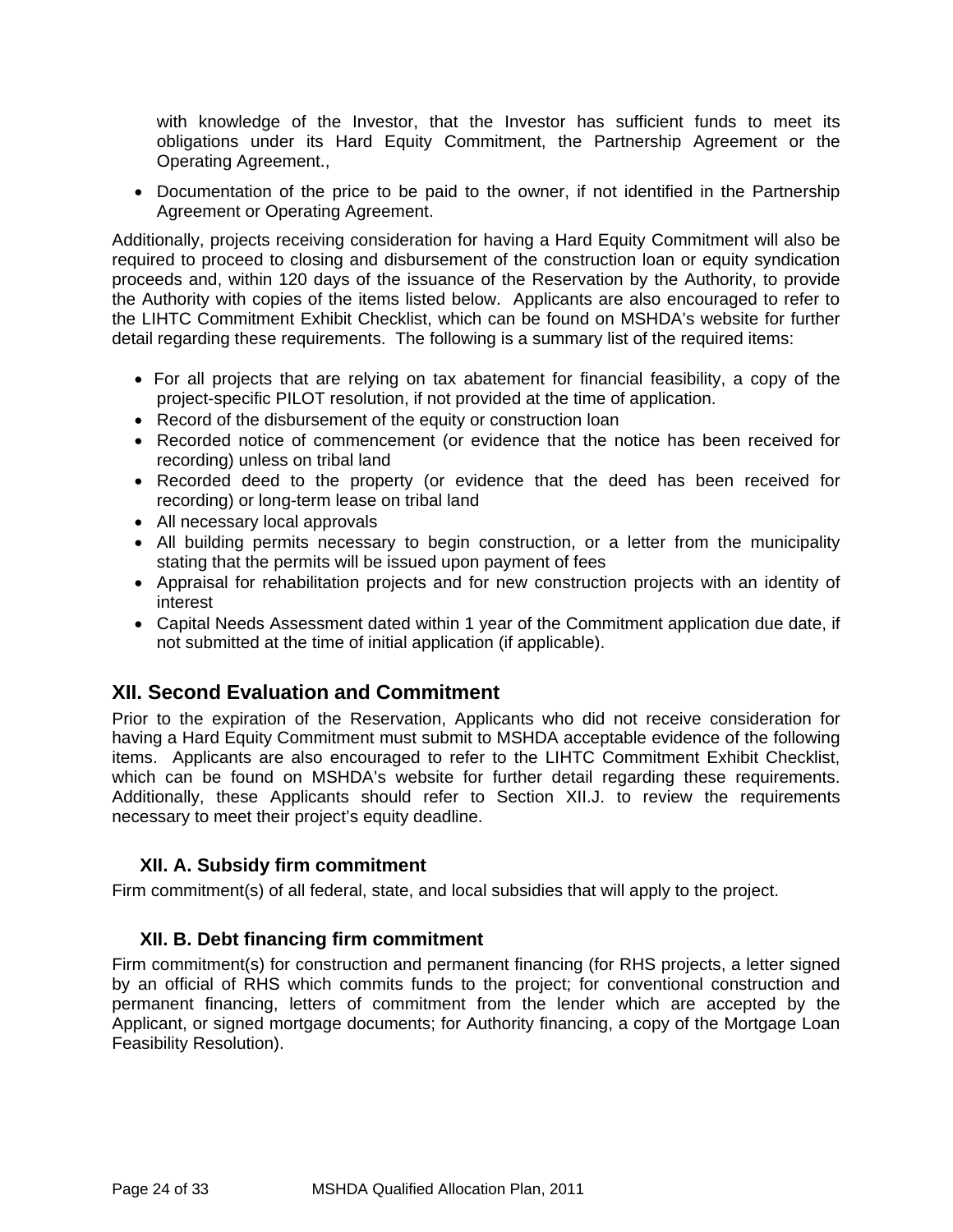## **XII. C. Equity investor documentation**

<span id="page-24-0"></span>Owners must submit a letter of intent from an equity provider stating that review of the project has begun and the amount of equity to be paid. The letter must be executed by both the project sponsor and equity provider.

#### **XII. D. Necessary local approvals**

Dated within one year of the application due date, including zoning (for preservation projects a letter from the municipality must be submitted, stating that the zoning is compatible with the proposed use of the buildings), the project specific tax abatement ordinance or an area-wide tax abatement ordinance with a qualifying resolution which meets Authority requirements, and final site plan approval. (For preservation projects, a letter from the municipality indicating that the relevant and authorized department, board or commission of the municipality has reviewed the proposal, including the level of rehabilitation work to be completed, the site, and that no further plan approvals are necessary.)

## **XII. E. Updated project information**

Updated project schedule, pro-forma financial information and sources and uses Statement.

## **XII. F. Ownership entity formed**

Updated documentation showing formation of ownership entity showing admission of the Investor Limited Partner (or investor member) when applicable (documentation received by the Department of Labor and Economic Growth's Bureau of Commercial Services, where applicable). Out-of-state entities must submit a copy of an endorsed application for certificate of authority to transact business or conduct affairs in Michigan, along with the supporting documentation submitted with the application.

## **XII. G. Appraisal of property or land**

An appraisal for all preservation projects; and for all new construction projects where there is an identity of interest between the seller and purchaser, an appraisal of the land.

All appraisals must be less than one year old. The appraisal shall be prepared consistent with Policy Bulletin #8 to assure the most effective and efficient use of LIHTC.

#### **XII. H. Capital Needs Assessment**

Preservation projects not submitting a CNA at the time of initial application must provide a CNA prepared by an architect or engineer licensed by the state of Michigan. In the event the extent of rehabilitation requires the preparation of architectural plans and specifications, a copy of the cover sheet of such plans signed by the Applicant's Architect, a trade payment breakdown prepared by the General Contractor, architect's scope of work and specifications, along with a certification from the Applicant's architect's stating the necessity to prepare plans and specifications instead of a CNA will be permitted.

MSHDA staff or a contracted third party may conduct site reviews of any preservation project in order to review the validity of the CNA or other applicable required documentation. If MSHDA determines the CNA is materially inaccurate, MSHDA may reject the CNA or the entire application.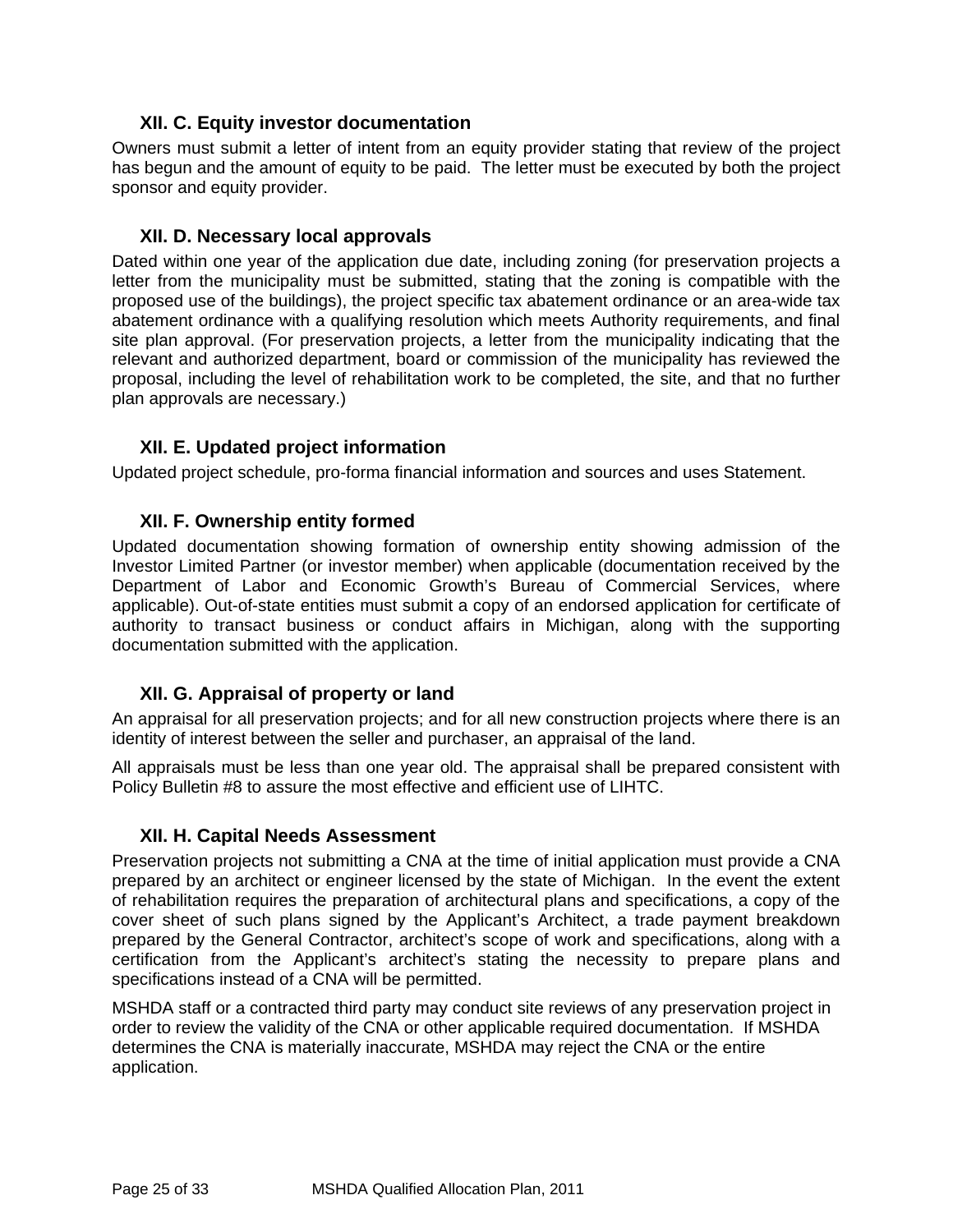## **XII. I. Program changes**

<span id="page-25-0"></span>If changes to the LIHTC Program as enacted by Congress in any given calendar year so dictate, Reservations and/or Commitments of such Authority may be subject to different expiration dates depending on the nature of any changes in the federal program.

## **XII. J. 180-Day Equity Closing Deadline for non-Hard Equity Projects**

Projects that did not receive points for having a Hard Equity Commitment will be required to provide the following within 180-days of the Reservation date:

- o a Partnership Agreement,
- o Documentation of the investor buying the credits (not just the syndicator) if not identified in the Partnership Agreement,
- $\circ$  Documentation of the price to be paid to the owner, if not identified in the Partnership Agreement.

## **XIII. Carryover Allocations**

## **XIII. A. The 10% test**

Awarded projects must provide evidence, acceptable to MSHDA and in accordance with any applicable federal regulations, from a Certified Public Accountant that more than 10% of the taxpayer's reasonably anticipated basis in the project (as of the close of the second calendar year following the calendar year of the allocation) is incurred within 12 months of the allocation date.

A second financial evaluation of the project based on updated project sources and uses as well as updated project income and expenses will be conducted at the time this certification is submitted.

## **XIII. B. Rescission**

In the event that a Commitment has not been issued prior to issuance of a Carryover Allocation, all requirements for the Commitment must be fulfilled within 120 days of the issuance of the Reservation or the Carryover Allocation shall become null and void.

## **XIV. Final Evaluations**

MSHDA will further evaluate the project at the time of making a Carryover Allocation and again at the date each building is placed in service, including a site visit if deemed necessary by MSHDA, to ensure that all requirements outlined in the Combined Application, applicable Addenda, Policy Bulletins and QAP have been met. In the event that an initial visit warrants subsequent visits, MSHDA will charge a fee of \$500 per subsequent visit.

Projects with multiple buildings must place all buildings in service prior to the issuance of IRS Form(s) 8609. At its sole discretion, and the determination of extenuating circumstances, the Authority may suspend this policy. Owners must submit a copy of the executed first year's filing of IRS Form(s) 8609 for inclusion in the Authority's permanent Project records.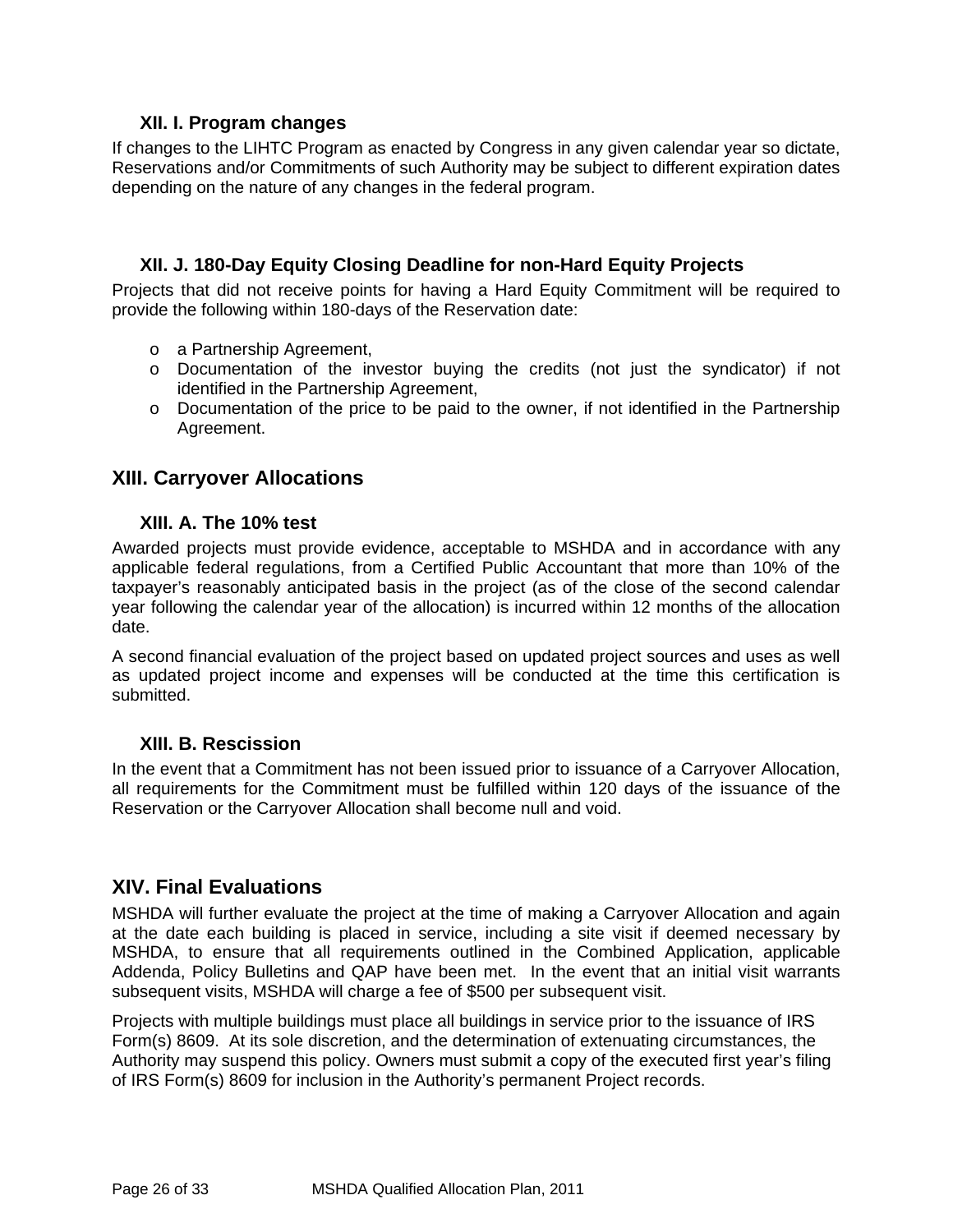In accordance with Section 42 of the IRS Code, no credit shall be allowed with respect to any building for the taxable year unless an extended LIHTC commitment is in effect as of the end of such taxable year. MSHDA uses a LIHTC Regulatory Agreement to meet this requirement. Requests for a LIHTC Regulatory Agreement must be submitted to MHSDA no later than November 1st of the year in which the project is placed in service, or the following November 1st of the following year if the owner elects to begin the LIHTC period the first year after the building is placed in service.

The placed in service application must be submitted to MSHDA on or before February 1st of the year after the project is placed in service.

When the project/building is placed in service and prior to the issuance of a Form 8609, the owner must submit to MSHDA acceptable evidence of the items listed below. Applicants are also encouraged to refer to the LIHTC Placed in Service Exhibit Checklist, which can be found on MSHDA's website for further detail regarding these requirements. The documentation required is as follows:

- 1. Updated application.
- 2. Independent, third party final owner's and contractor's cost certifications for all projects.
- 3. Certificates of occupancy (or their equivalent for rehabilitation work).
- 4. Executed limited partnership agreement and all attachments.
- 5. Copy of executed and recorded permanent mortgage and other permanent financing sources.
- 6. Copy of executed and recorded deed to property showing partnership as owner (or longterm lease showing partnership as lessee if on tribal land), including correct property description.
- 7. Copy of ownership entity formation records approved by the Department of Energy Labor and Economic Growth's Bureau of Commercial Services
- 8. Color photograph of project.
- 9. Form 8821, Tax Information Authorization naming MSHDA as the appointee to receive tax information.
- 10. A copy of the owner's final title insurance policy evidencing that the Extended Use Agreement has been recorded as first priority over all other encumbrances evidencing or securing the financing of the project.
- 11. A check for Compliance Monitoring Fees.
- 12. Assignment or transfer agreement of the rental subsidy that has been approved by the appropriate agency, if applicable.
- 13. First Year Credit Statement
- 14. A copy of the project's latest financial audit (if available)
- 15. Green Communities/New Urbanism Certification
- 16. Updated Environmental and/or Marketing documentation, if applicable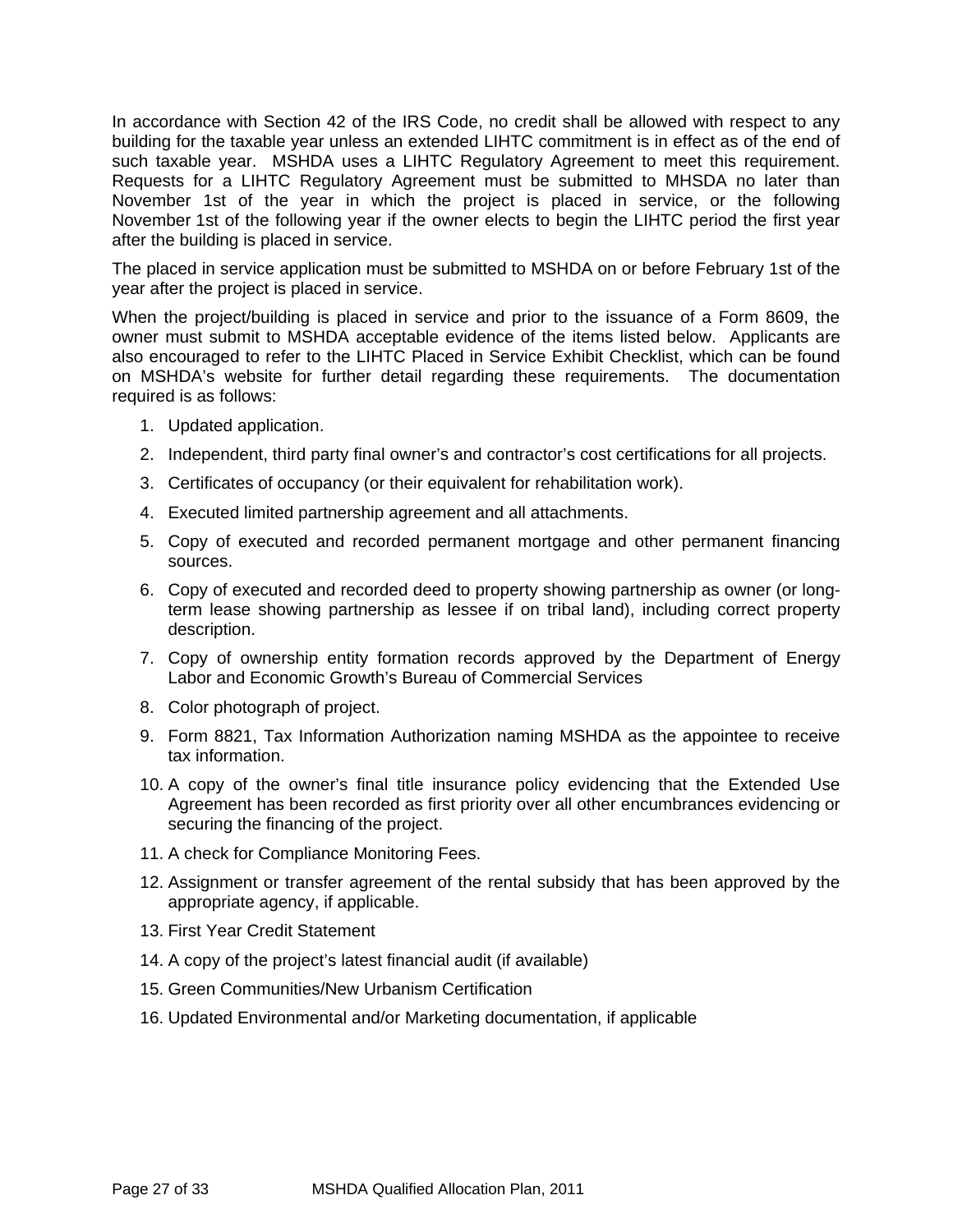# <span id="page-27-0"></span>**XV. Evaluation of Developments Subject to Subsidy Layering**

MSHDA, as Michigan's sole housing credit agency for administration of the LIHTC, and HUD, have entered into a Memorandum Of Understanding which outlines MSHDA's Section 911 subsidy layering review of projects receiving LIHTC and "assistance" from HUD'S Office of Housing. Until such time as guidelines are published and MSHDA accepts such delegation, MSHDA will not be performing subsidy-layering reviews for projects receiving assistance under HUD'S Offices of Public and Indian Housing and Office of Special Needs Assistance Programs.

In connection with the subsidy layering evaluations performed by MSHDA as the housing credit agency, the following standards will be applied.

## **XV. A. Profit and Fees**

Projects with layered subsidies will be subject to the provisions outlined in Section IX, Underwriting Standards, regarding the developer fee and the builder's profit, overhead, and general requirements.

## **XV. B. Syndication Expenses**

The total expenses, excluding bridge loan costs, incurred by the Applicant in obtaining cash from the sale of project interest to investors through public offerings will generally be evaluated as not exceeding 15% of gross syndication proceeds but may, in the event that MSHDA determines special market or risk factors to be involved, be evaluated up to 24% of gross syndication proceeds. Similarly, MSHDA will generally evaluate private offering expenses at 10% of gross syndication proceeds, excluding bridge loan costs, but may use a figure of up to 15%.

## **XV. C. Syndication price**

MSHDA will, in its evaluation, apply an applicable market rate, expressed in cents netted per dollar of credit as of the project's placed in service date, in calculating maximum LIHTC, and valuing all payments, whether by installment or in one lump sum. This applicable market rate will be based upon factors including the project's market value, comparable, contemporary syndications, and MSHDA's judgment regarding market trends. When necessary, MSHDA in its sole discretion may apply adjustments to the syndication price where specific situations appear to warrant it (where a higher than usual ownership percentage is retained, for example).

## **XVI. Housing Choice Vouchers**

Applicants proposing to convert or obtain tenant-based Housing Choice Vouchers for a projectbased subsidy must indicate in the Addendum I of this intent and a separate application must be submitted to the issuing authority for approval. Additional information regarding these requirements is provided in Tab G. Projects must comply with the issuing authority's PHA and Administrative Plans in order to receive and convert vouchers to a project-based subsidy. To the extent administratively feasible and consistent with its PHA and Administrative Plan, MSHDA will endeavor to make housing choice vouchers available subject to the requirements of the PHA and Administrative Plans and this QAP.

Housing Choice Vouchers for conversion to project-based subsidy will not be made available by MSHDA for preservation projects that already receive project-based assistance.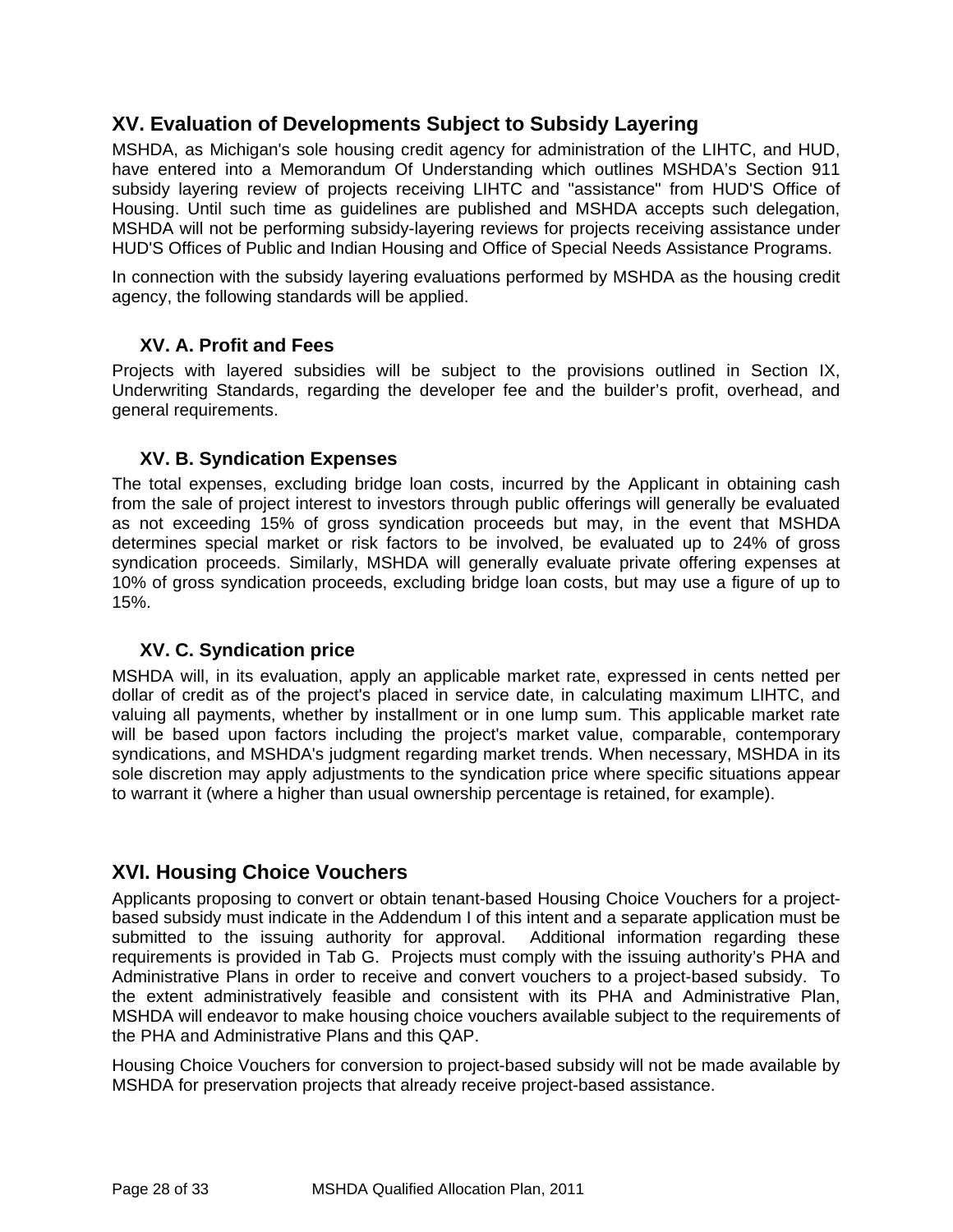<span id="page-28-0"></span>This QAP awards LIHTC through a competitive process that can also serve as a form of competitive selection for purposes of applications for project-based vouchers and other forms of assistance.

# **XVII. Project Reconfiguration and Exchange of Credit**

Project evaluations are performed on the information that is provided in the initial application for Reservation. This information is material to the determination of project score, the amount of credit reserved, and the feasibility of the project during the compliance period. Owners will not be allowed to make changes to a project that would result in a change to any of the specific items for which points were awarded, unless extraordinary and well-documented circumstances would warrant it. Any such changes to a project that require a re-scoring or re-evaluation which causes the projects position to fall below its original position will cause the Reservation of LIHTC to be rescinded.

In certain unusual circumstances, delays may occur which will prevent the project from being placed in service at the end of the second calendar year from the date of the Carryover Allocation. MSHDA may allow the credit to be returned and may issue a Carryover Allocation in the year in which the credit is returned without the necessity of competing for funding provided certain conditions, including an assessment of facts by MSHDA, are met. Requests for an exchange of credit may not be applied for prior to October  $1<sup>st</sup>$  of the year in which the project was required to place in service, unless the Authority determines that extenuating circumstances warrant an earlier exchange of credit.

Developers will not be penalized for voluntarily returning credits. MSHDA encourages developers to make a realistic assessment of their ability to use allocations and return credits rather than delaying the use of a scarce federal resource.

At no time will any project be allowed more than three calendar years from the date of initial application to project completion unless approved by MSHDA.

# **XVIII. Fees**

All applications must be accompanied by a check or money order in an amount equal to \$40 for each proposed low-income unit, with a \$2,000 maximum limit. This fee is non-refundable and must be paid in each funding round in which a project is seeking to be scored and/or evaluated. A fee of \$100 will be assessed each time a check is returned to MSHDA for non-sufficient funds.

MSHDA will charge a fee equal to 6% of the annual LIHTC dollar amount reserved for a project. A sum equal to 3% of the annual LIHTC dollar amount shall be submitted to MSHDA at the time of Reservation. Should a project that has received a Reservation voluntarily return that Reservation to MSHDA within 75 days of its receipt, this Reservation fee shall be refundable pursuant to Section X.B. of this Qualified Allocation Plan; however, after 75 days, 0% shall be refundable. The remaining 3% shall be paid at Commitment. Projects not claiming to have a Hard Equity Commitment at the time of application in which the sole general partner or sole managing member is a nonprofit entity or a wholly owned for-profit subsidiary of a nonprofit entity may defer all but the initial application fee, until such time as closing on the equity contribution occurs.

In addition to the fees listed above, MSHDA may establish such other fees as may be necessary to effectively administer the program. Such fees may include, but are not limited to, charges to process waiver requests, changes in ownership, subsidy layering reviews and site visits. MSHDA shall publish a schedule of such fees 60 days prior to implementation (see Fee Schedule Policy Bulletin).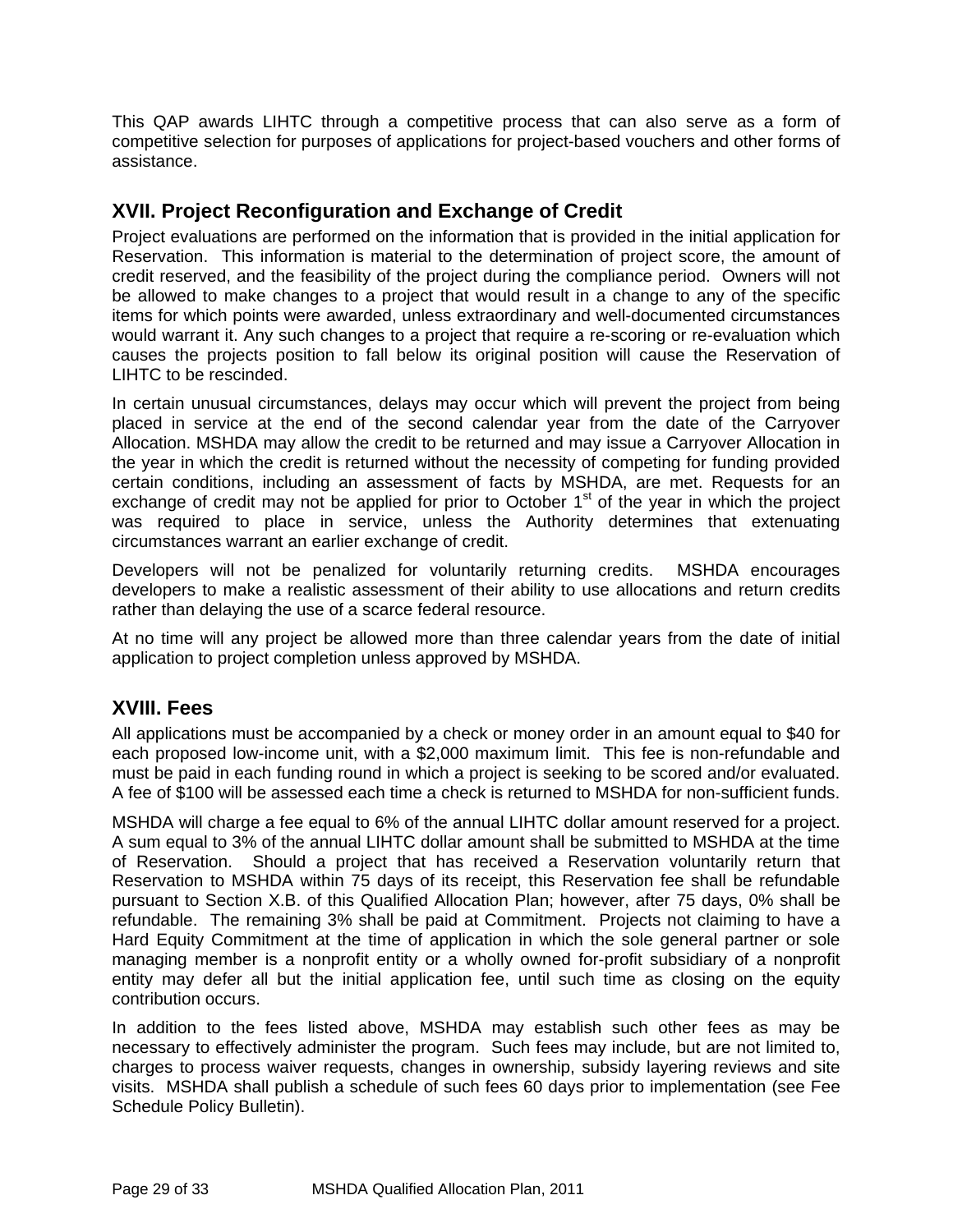<span id="page-29-0"></span>Compliance monitoring fees will be charged for the credit period as follows:

- All units for which an allocation of credit was not made by December 31, 2010 must pay the sum of \$450 per low income unit, which amount will cover the initial 15 year compliance monitoring period and is payable prior to issuance of Form 8609. Also, a fee of \$20 per LIHTC unit will be charged annually during the extended use period.
- All units for which an allocation of credit was not made by December 31, 2007 must pay the sum of \$450 per low income unit, which amount will cover the entire 15 year compliance monitoring period and the extended use period and is payable prior to issuance of Form 8609.
- All units for which an allocation of credit was not made by December 31, 2000 must pay the sum of \$300 per low income unit, which amount will cover the entire monitoring period and is payable prior to issuance of Form 8609.
- All units that received an allocation of credit prior to January 1, 1993, and all projects financed by MSHDA that received an allocation of credit before January 1, 1997, may elect to submit a sum equal to \$15 per low income unit on an annual basis for the remainder of the compliance period, or may opt to make one payment similar to that described above.
- With the exception of projects financed by Rural Development, all projects that received an allocation of credit prior to January 1, 2001 must pay an additional inspection fee of \$30 for each unit to be inspected once every three years. Projects financed by Rural Development must pay an additional fee of \$20 per each unit to be inspected once every three years. This fee shall be paid at the time of submission of the annual owner certifications.
- MSHDA will assess a fee of \$100 if an owner fails to have a representative present for a scheduled tenant file audit and/or physical inspection which results in inability to conduct the audit and/or inspection.

Failure to submit any compliance or inspection fee will be considered non-compliance.

Compliance monitoring fees are subject to change based on changes in costs associated with administration of the compliance monitoring function by MSHDA and other changes in MSHDA and/or IRS mandated monitoring requirements.

# **XIX. Compliance Monitoring and Notification of Noncompliance**

Owners (Applicants) receiving a LIHTC allocation shall be required to follow the requirements outlined in MSHDA's LIHTC Compliance Manual (Compliance Manual or Manual) (available on MSHDA's website).

## **XIX. A. Owner Responsibilities**

Within thirty (30) days of completion of Part II of the Form 8609 and filing of the form with the Internal Revenue Service, a completed copy must be sent to MSHDA for its records. Failure to send a copy of the completed form to MSHDA within the required timeframe is a form of noncompliance that will be reported by MSHDA to the IRS.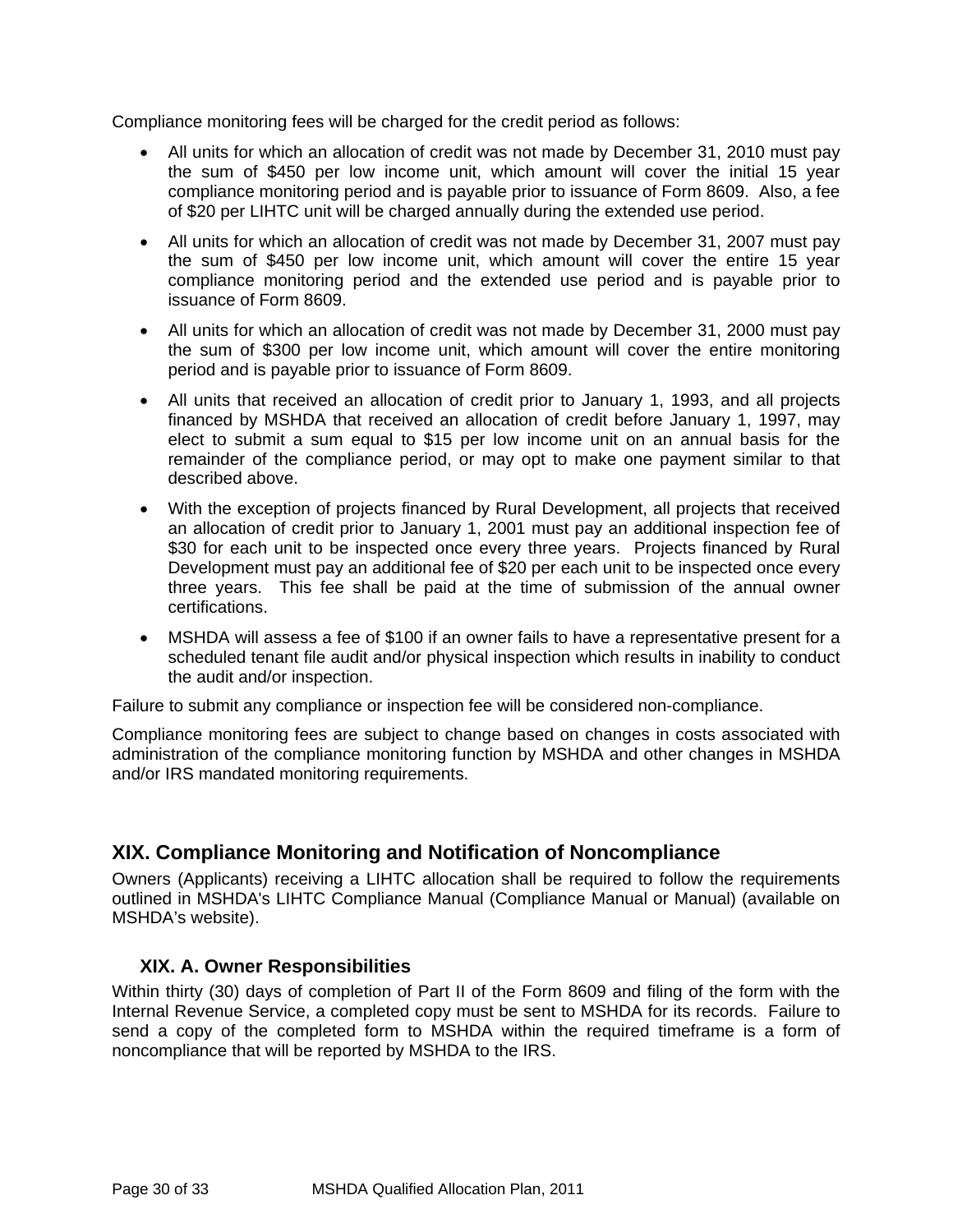Owners must submit to MSHDA a copy of the certificate of occupancy (or certificate of substantial completion for preservation projects) for each building in the development within five (5) business days after each certificate becomes available.

The records for the first year of the credit period must be kept for six years after the due date (with extensions) for filing the federal income tax return for the last year of the compliance period (a total of 21 years). Owners must keep subsequent records on file for six years after the due date (with extensions) for filing the federal income tax return for that year. These records must include:

- The total number of residential rental units in the building (including the number of bedrooms and the size in square feet of each unit);
- The percentage of residential rental units in the building that are low-income units;
- The rent charged and utility allowance for each residential rental unit in the building;
- The number of occupants in each low-income unit;
- The low-income unit vacancies in the building and information that shows when and to whom the next available units were rented;
- Income certifications of each low-income tenant and the documentation to support the certification;
- The eligible basis and qualified basis of the building at the end of the first year of the credit period;
- The character and use of the nonresidential portion of any building included in the project's eligible basis; and
- Documentation regarding calculation of utility allowances.

Owners must submit to MSHDA on an annual basis the following:

- An Owner Certification of Continuing Program Compliance (Owner Certification) Form certifying that for the preceding twelve month period the project met conditions outlined in Section 42;
- The original local health, safety or building code violation reports or notices that are issued by the state or local government unit. Copies of these reports or notices must also be kept on-site at the development for review by MSHDA during the physical inspection. These reports may be destroyed following a MSHDA inspection and the owner's notification to MSHDA that the violations have been corrected. Code violation reports must be retained for uncorrected violations.

Owners must submit to MSHDA electronically, on an on-going basis, data stating the number of qualifying units, number of bedrooms in each unit, information on each low-income tenant household (including income, rent amount, utility allowance, number of occupants, AMI % designation, etc.), and any other information as set forth on the MSHDA website and in the Manual. The tenant income and rent information must be provided in the format required by MSHDA, which includes electronic submission via a web-based reporting system.

Owners must submit to MSHDA in writing, responses to the physical inspections and tenant file audits conducted, unless no inspection or file audit noncompliance findings are identified.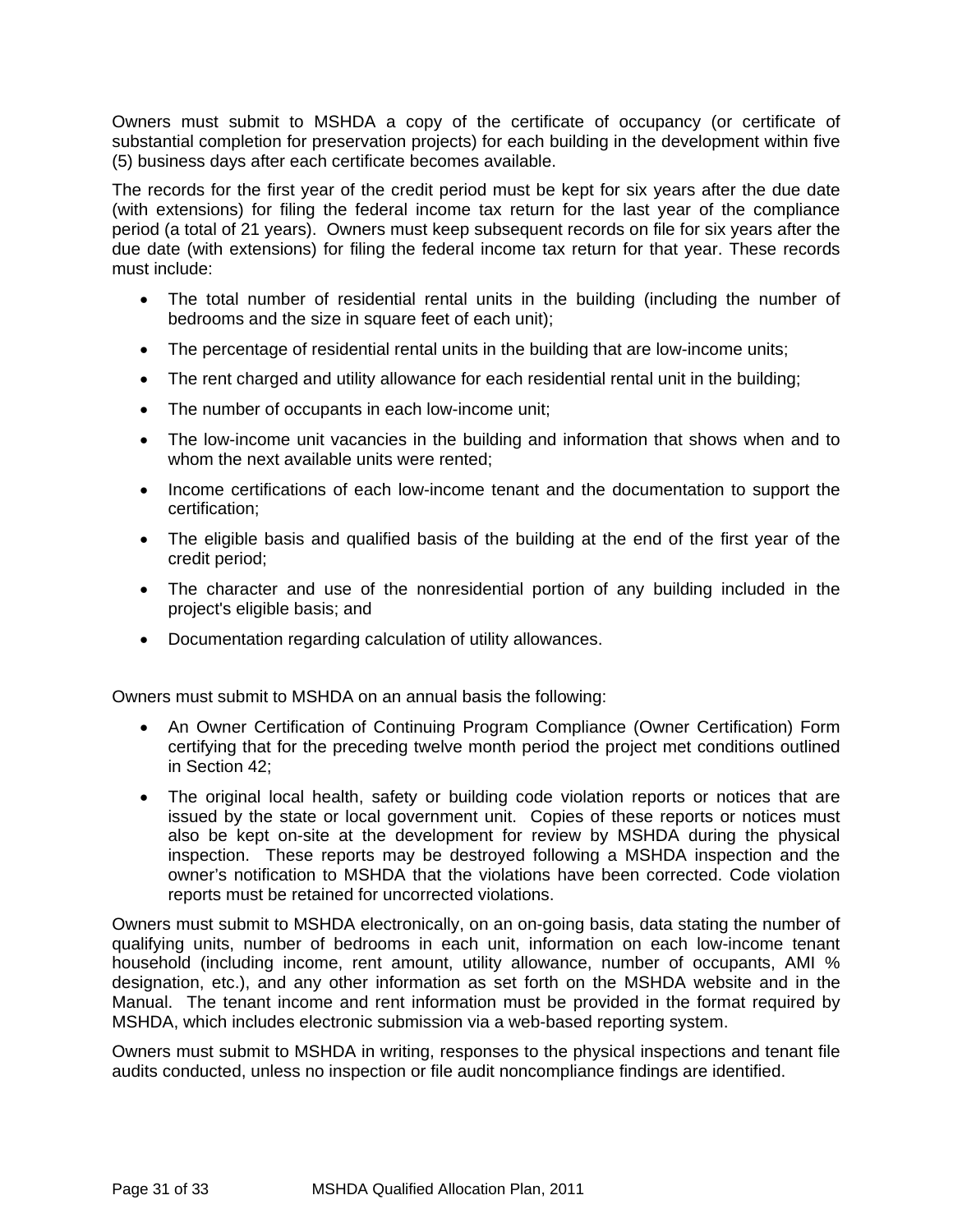<span id="page-31-0"></span>Owners must notify MSHDA in writing (Notice of Change in Ownership form) within five (5) business days of any changes in the management of the project, including changes in the company managing the project or in the address, telephone number or email address of the management agent company and/or contact person.

Owners must notify MSHDA in writing (Notice of Change in Ownership form) within five (5) business days of any changes in the ownership of the project, including a foreclosure, deed in lieu of foreclosure, or any other sale or disposition of the project or any portion of the project and any changes in the ownership entity, including any changes in the name of the entity, address and telephone number of the entity, percent of ownership changes, and changes in the principals comprising the ownership entity.

Owners must notify MSHDA immediately in writing (Notice of Building Casualty Loss or Damage form) of any unit(s) or building(s) in the project that are anticipated to be unavailable for occupancy either permanently or temporarily for a period of time anticipated to exceed 30 calendar days due to casualty loss, damage, or any other reason.

## **XIX. B. MSHDA Responsibilities**

MSHDA will review the Owner Certification Forms and tenant Income and rent reporting for compliance with program requirements.

MSHDA, or its authorized agent, will conduct a physical inspection of all buildings, common areas, and at least 20% of the low-income units in a project. MSHDA, or its authorized agent, will conduct tenant file audits consisting of a review of the low-income certification, the documentation the owner has received to support that certification, and the rent record for 20% of the low income units.

Physical inspections and tenant file audits of LIHTC projects will commence no later than the end of the second calendar year following the year the last building in the project is placed in service and will be conducted at least once every 3 years thereafter throughout the initial 15 year compliance period. MSHDA will continue to conduct physical inspections and file audits throughout the extended use period. MSHDA retains the right to perform an on-site inspection and/or file audit of any low-income building at any time or frequency during the initial compliance period and the remainder of the extended use period.

MSHDA will retain records of noncompliance or failure to certify for a minimum of six years after the filing of a Form 8823. MSHDA will retain all certifications and records for not less than three years from the end of the calendar year in which they are received.

## **XIX. C. Notification of Noncompliance**

If any of the submissions required in Section A, are not submitted in a timely fashion, or should there be omissions, MSHDA shall request such information from the owner. If the owner fails to provide the required documentation within the specified time period, MSHDA shall notify the Internal Revenue Service of the owner's failure to provide the required information.

Should MSHDA discover, as a result of an inspection or audit, or in any other manner, that the project is not in compliance with Section 42, or that credit has been claimed or will be claimed for units that are ineligible, MSHDA will notify the owner. The owner shall have a minimum of 30 days from the date of notification to cure the noncompliance. In extraordinary circumstances, and only if MSHDA determines that there is good cause, an extension of up to six months to complete a cure for noncompliance may be granted.